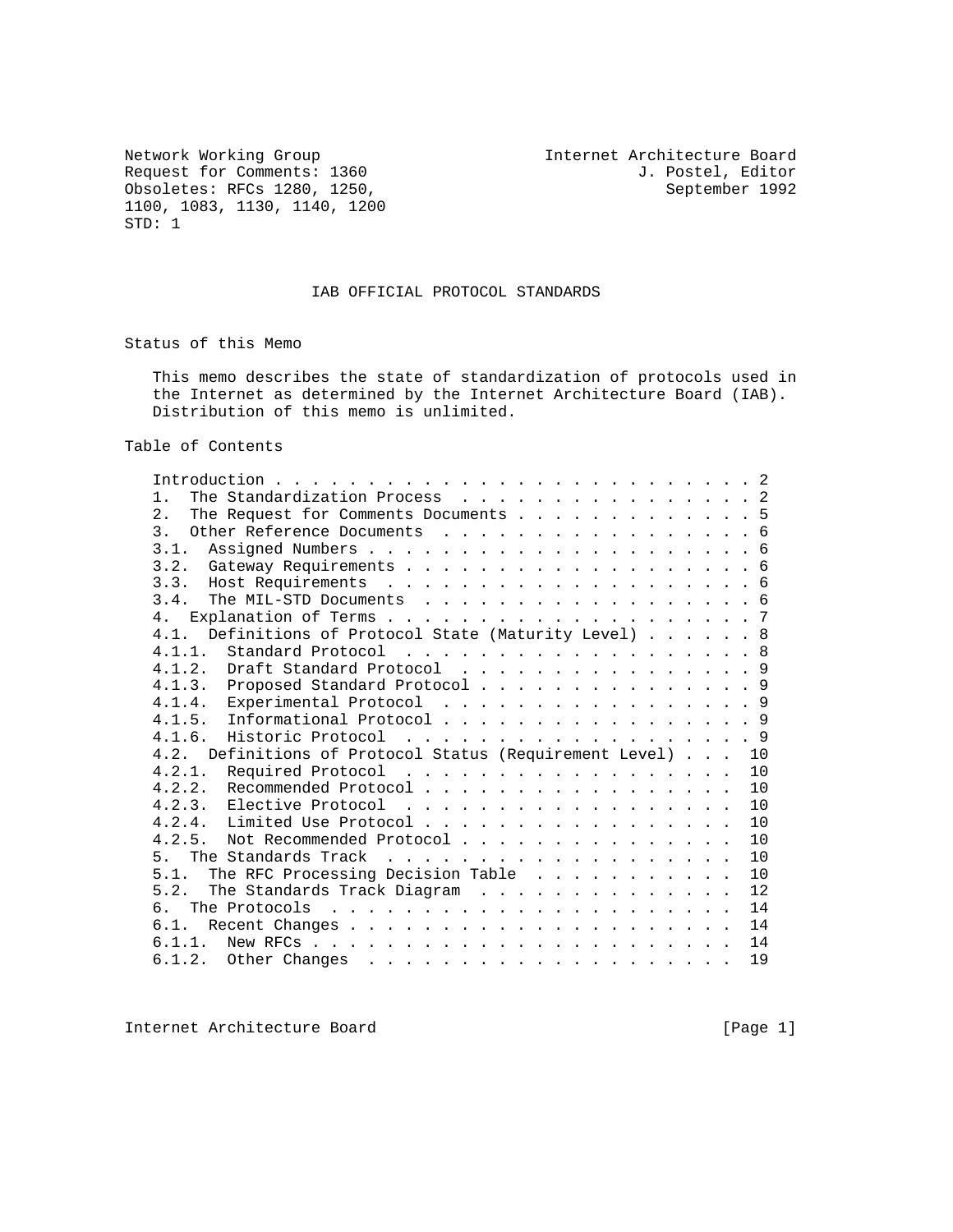| 6.2.        |                                                    |  | 2.1 |
|-------------|----------------------------------------------------|--|-----|
| 6.3.        | Network-Specific Standard Protocols                |  | 22  |
| 6.4.        | Draft Standard Protocols                           |  | 23  |
| 6.5.        | Proposed Standard Protocols                        |  | 24  |
| 6.6.        |                                                    |  | 25  |
| 6.7.        | Experimental Protocols                             |  | 26  |
| 6.8.        | Informational Protocols                            |  | 27  |
| 6.9.        |                                                    |  | 28  |
| $7_{\circ}$ |                                                    |  | 29  |
| 7.1.        | IAB, IETF, and IRTF Contacts                       |  | 29  |
| 7.1.1.      | Internet Architecture Board (IAB) Contact          |  | 29  |
| 7.1.2.      | Internet Engineering Task Force (IETF) Contact     |  | 29  |
| 7.1.3.      | Internet Research Task Force (IRTF) Contact        |  | 30  |
| 7.2.        | Internet Assigned Numbers Authority (IANA) Contact |  | 31  |
| 7.3.        | Request for Comments Editor Contact                |  | 32  |
| 7.4.        | Network Information Center Contact                 |  | 32  |
| 7.5.        | Sources for Requests for Comments                  |  | 33  |
| 8.          | Security Considerations                            |  | 33  |
| 9.          |                                                    |  | 33  |

#### Introduction

 Discussion of the standardization process and the RFC document series is presented first, followed by an explanation of the terms. Sections 6.2 - 6.9 contain the lists of protocols in each stage of standardization. Finally come pointers to references and contacts for further information.

 This memo is intended to be issued approximately quarterly; please be sure the copy you are reading is current. Current copies may be obtained from the Network Information Center or from the Internet Assigned Numbers Authority (see the contact information at the end of this memo). Do not use this edition after 15-Jan-93.

 See Section 6.1 for a description of recent changes. In the official lists in sections 6.2 - 6.9, an asterisk (\*) next to a protocol denotes that it is new to this document or has been moved from one protocol level to another, or differs from the previous edition of this document.

### 1. The Standardization Process

 The Internet Architecture Board maintains this list of documents that define standards for the Internet protocol suite. See RFC-1358 for the charter of the IAB and RFC-1160 for an explanation of the role and organization of the IAB and its subsidiary groups, the Internet Engineering Task Force (IETF) and the Internet Research Task Force (IRTF). Each of these groups has a steering group called the IESG

Internet Architecture Board [Page 2]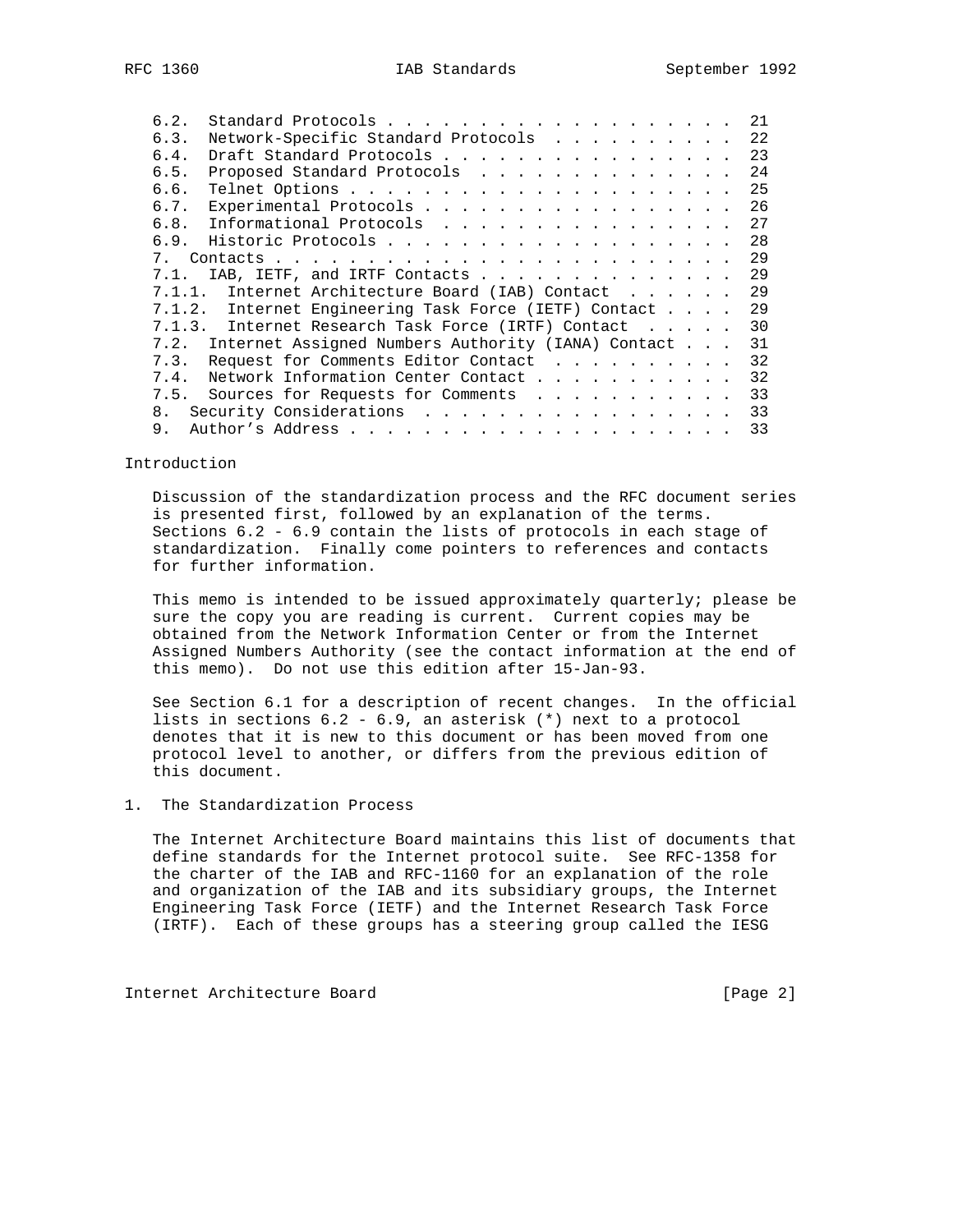and IRSG, respectively. The IAB provides these standards with the goal of co-ordinating the evolution of the Internet protocols; this co-ordination has become quite important as the Internet protocols are increasingly in general commercial use. The definitive description of the Internet standards process is found in RFC-1310.

 The majority of Internet protocol development and standardization activity takes place in the working groups of the Internet Engineering Task Force.

 Protocols which are to become standards in the Internet go through a series of states or maturity levels (proposed standard, draft standard, and standard) involving increasing amounts of scrutiny and testing. When a protocol completes this process it is assigned a STD number (see RFC-1311). At each step, the Internet Engineering Steering Group (IESG) of the IETF must make a recommendation for advancement of the protocol and the IAB must ratify it. If a recommendation is not ratified, the protocol is remanded to the IETF for further work.

 To allow time for the Internet community to consider and react to standardization proposals, the IAB imposes a minimum delay of 6 months before a proposed standard can be advanced to a draft standard and 4 months before a draft standard can be promoted to standard.

 It is general IAB practice that no proposed standard can be promoted to draft standard without at least two independent implementations (and the recommendation of the IESG). Promotion from draft standard to standard generally requires operational experience and demonstrated interoperability of two or more implementations (and the recommendation of the IESG).

 In cases where there is uncertainty as to the proper decision concerning a protocol the IAB may convene a special review committee consisting of experts from the IETF, IRTF and the IAB with the purpose of recommending an explicit action to the IAB.

 Advancement of a protocol to proposed standard is an important step since it marks a protocol as a candidate for eventual standardization (it puts the protocol "on the standards track"). Advancement to draft standard is a major step which warns the community that, unless major objections are raised or flaws are discovered, the protocol is likely to be advanced to standard in six months.

 Some protocols have been superseded by better ones or are otherwise unused. Such protocols are still documented in this memorandum with the designation "historic".

Internet Architecture Board [Page 3]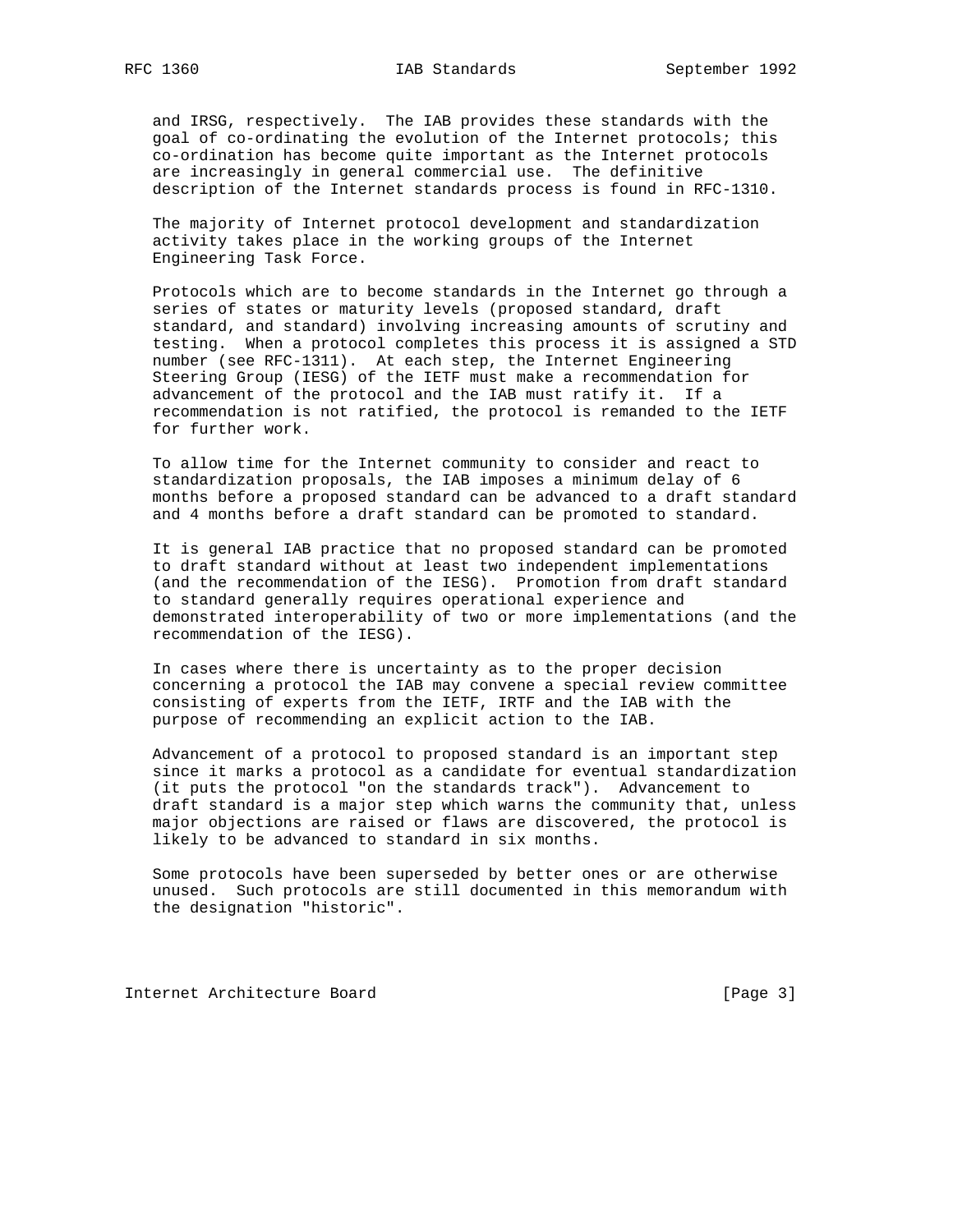Because the IAB believes it is useful to document the results of early protocol research and development work, some of the RFCs document protocols which are still in an experimental condition. The protocols are designated "experimental" in this memorandum. They appear in this report as a convenience to the community and not as evidence of their standardization.

 Other protocols, such as those developed by other standards organizations, or by particular vendors, may be of interest or may be recommended for use in the Internet. The specifications of such protocols may be published as RFCs for the convenience of the Internet community. These protocols are labeled "informational" in this memorandum.

 In addition to the working groups of the IETF, protocol development and experimentation may take place as a result of the work of the research groups of the Internet Research Task Force, or the work of other individuals interested in Internet protocol development. The IAB encourages the documentation of such experimental work in the RFC series, but none of this work is considered to be on the track for standardization until the IESG has made a recommendation to advance the protocol to the proposed standard state, and the IAB has approved this step.

 A few protocols have achieved widespread implementation without the approval of the IESG and the IAB. For example, some vendor protocols have become very important to the Internet community even though they have not been recommended by the IESG or ratified by the IAB. However, the IAB strongly recommends that the IAB standards process be used in the evolution of the protocol suite to maximize interoperability (and to prevent incompatible protocol requirements from arising). The IAB reserves the use of the terms "standard", "draft standard", and "proposed standard" in any RFC or other publication of Internet protocols to only those protocols which the IAB has approved.

 In addition to a state (like "Proposed Standard"), a protocol is also assigned a status, or requirement level, in this document. The possible requirement levels ("Required", "Recommended", "Elective", "Limited Use", and "Not Recommended") are defined in Section 4.2. When a protocol is on the standards track, that is in the proposed standard, draft standard, or standard state (see Section 5), the status shown in Section 6 is the current status. For a proposed or draft standard, however, the IAB will also endeavor to indicate the eventual status this protocol will have after adoption as a standard.

 Few protocols are required to be implemented in all systems; this is because there is such a variety of possible systems, for example,

Internet Architecture Board [Page 4]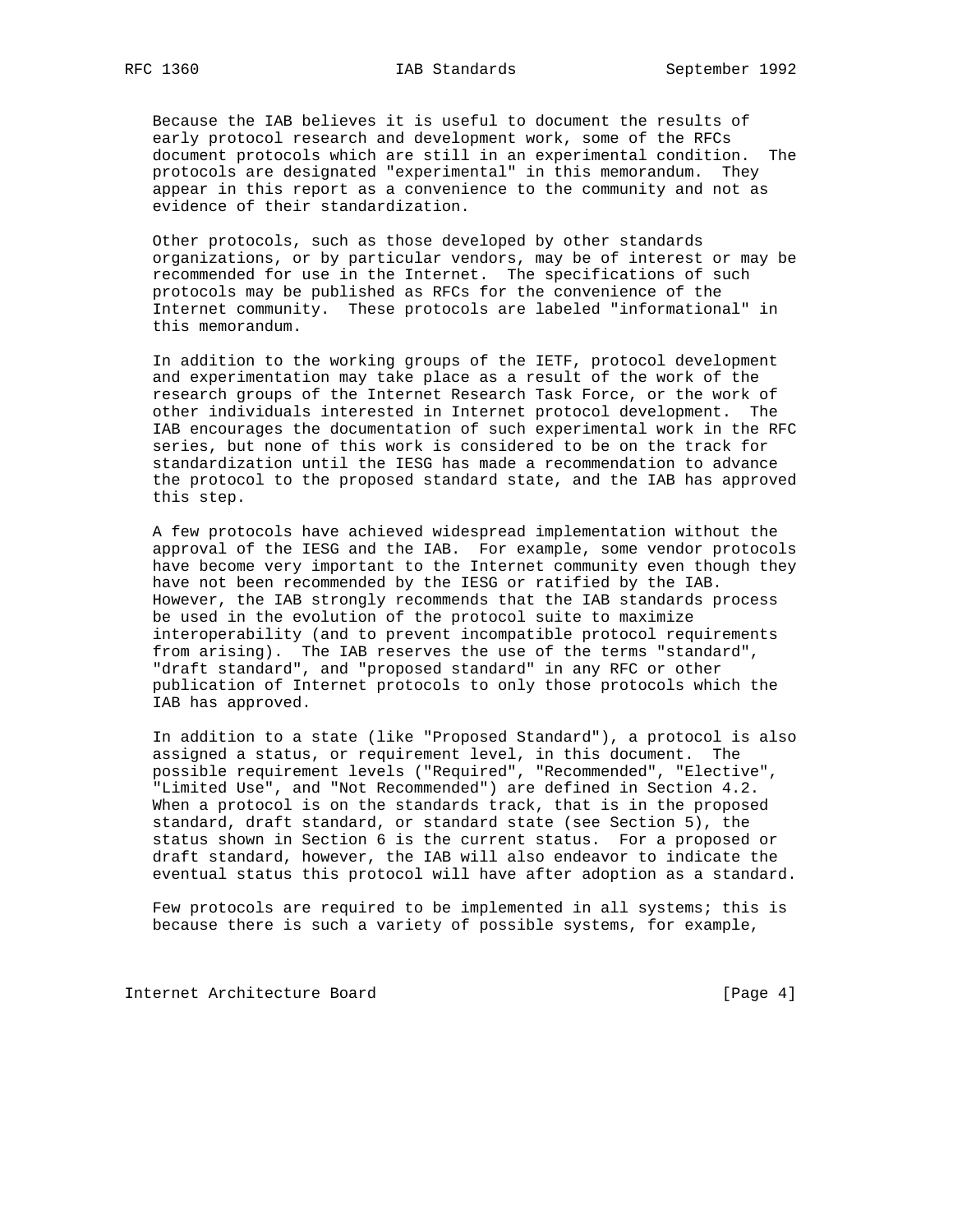gateways, terminal servers, workstations, and multi-user hosts. The requirement level shown in this document is only a one word label, which may not be sufficient to characterize the implementation requirements for a protocol in all situations. For some protocols, this document contains an additional status paragraph (an applicability statement). In addition, more detailed status information is contained in separate requirements documents (see Section 3).

### 2. The Request for Comments Documents

 The documents called Request for Comments (or RFCs) are the working notes of the "Network Working Group", that is the Internet research and development community. A document in this series may be on essentially any topic related to computer communication, and may be anything from a meeting report to the specification of a standard.

Notice:

 All standards are published as RFCs, but not all RFCs specify standards.

 Anyone can submit a document for publication as an RFC. Submissions must be made via electronic mail to the RFC Editor (see the contact information at the end of this memo, and see RFC 1111).

 While RFCs are not refereed publications, they do receive technical review from the task forces, individual technical experts, or the RFC Editor, as appropriate.

 The RFC series comprises a wide range of documents, ranging from informational documents of general interests to specifications of standard Internet protocols. In cases where submission is intended to document a proposed standard, draft standard, or standard protocol, the RFC Editor will publish the document only with the approval of both the IESG and the IAB. For documents describing experimental work, the RFC Editor will notify the IESG before publication, allowing for the possibility of review by the relevant IETF working group or IRTF research group and provide those comments to the author. See Section 5.1 for more detail.

 Once a document is assigned an RFC number and published, that RFC is never revised or re-issued with the same number. There is never a question of having the most recent version of a particular RFC. However, a protocol (such as File Transfer Protocol (FTP)) may be improved and re-documented many times in several different RFCs. It is important to verify that you have the most recent RFC on a particular protocol. This "IAB Official Protocol Standards" memo is

Internet Architecture Board [Page 5]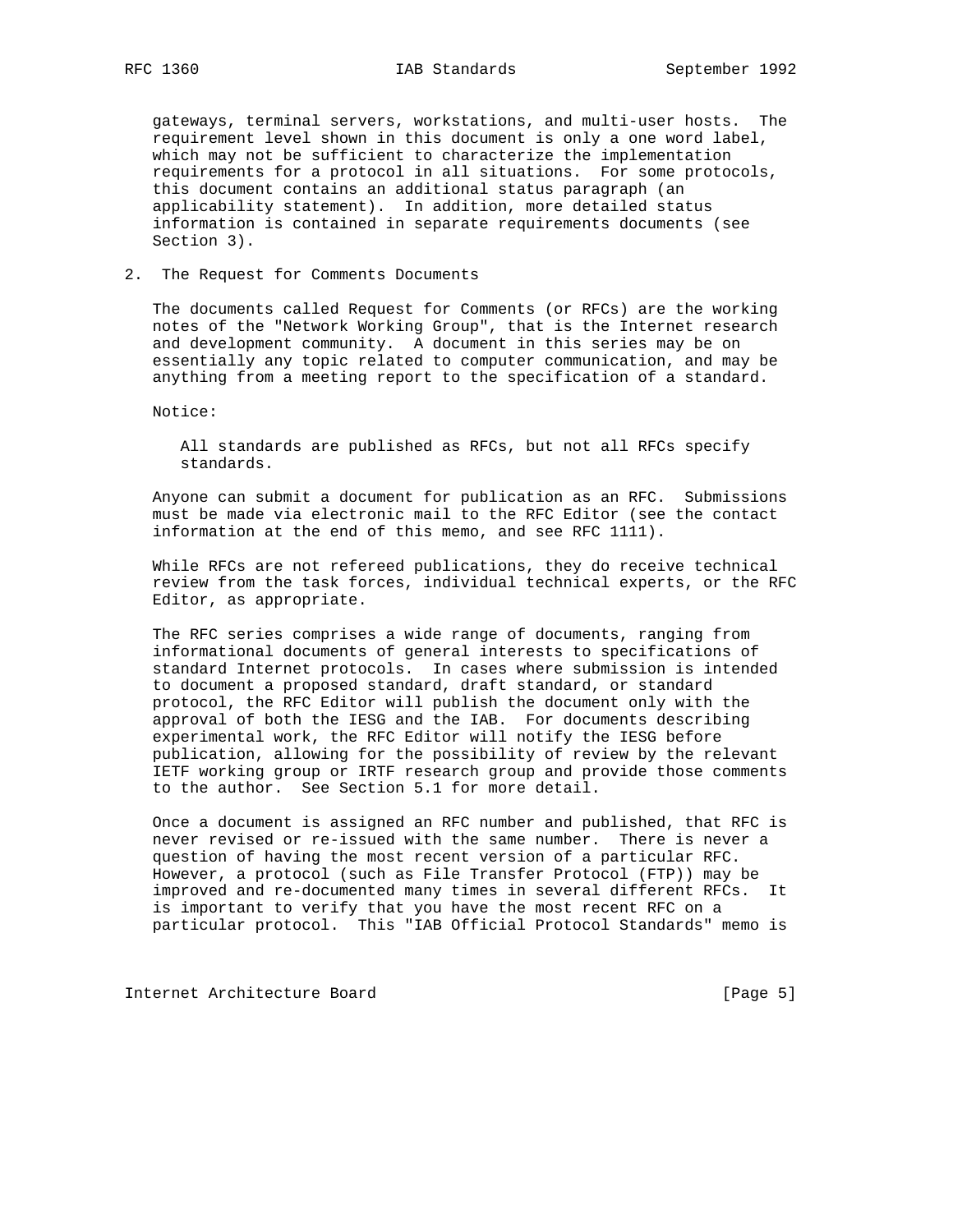the reference for determining the correct RFC for the current specification of each protocol.

 The RFCs are available from the Network Information Center at SRI International, and a number of other sites. For more information about obtaining RFCs, see Sections 7.4 and 7.5.

3. Other Reference Documents

 There are three other reference documents of interest in checking the current status of protocol specifications and standardization. These are the Assigned Numbers, the Gateway Requirements, and the Host Requirements. Note that these documents are revised and updated at different times; in case of differences between these documents, the most recent must prevail.

 Also, one should be aware of the MIL-STD publications on IP, TCP, Telnet, FTP, and SMTP. These are described in Section 3.4.

3.1. Assigned Numbers

 This document lists the assigned values of the parameters used in the various protocols. For example, IP protocol codes, TCP port numbers, Telnet Option Codes, ARP hardware types, and Terminal Type names. Assigned Numbers was most recently issued as RFC-1340.

 Another document, Internet Numbers, lists the assigned IP network numbers, and the autonomous system numbers. Internet Numbers was most recently issued as RFC-1166.

#### 3.2. Gateway Requirements

 This document reviews the specifications that apply to gateways and supplies guidance and clarification for any ambiguities. Gateway Requirements is RFC-1009. A working group of the IETF is actively preparing a revision.

3.3. Host Requirements

 This pair of documents reviews and updates the specifications that apply to hosts, and it supplies guidance and clarification for any ambiguities. Host Requirements was issued as RFC-1122 and RFC-1123.

3.4. The MIL-STD Documents

 The Internet community specifications for IP (RFC-791) and TCP (RFC- 793) and the DoD MIL-STD specifications are intended to describe exactly the same protocols. Any difference in the protocols

Internet Architecture Board [Page 6]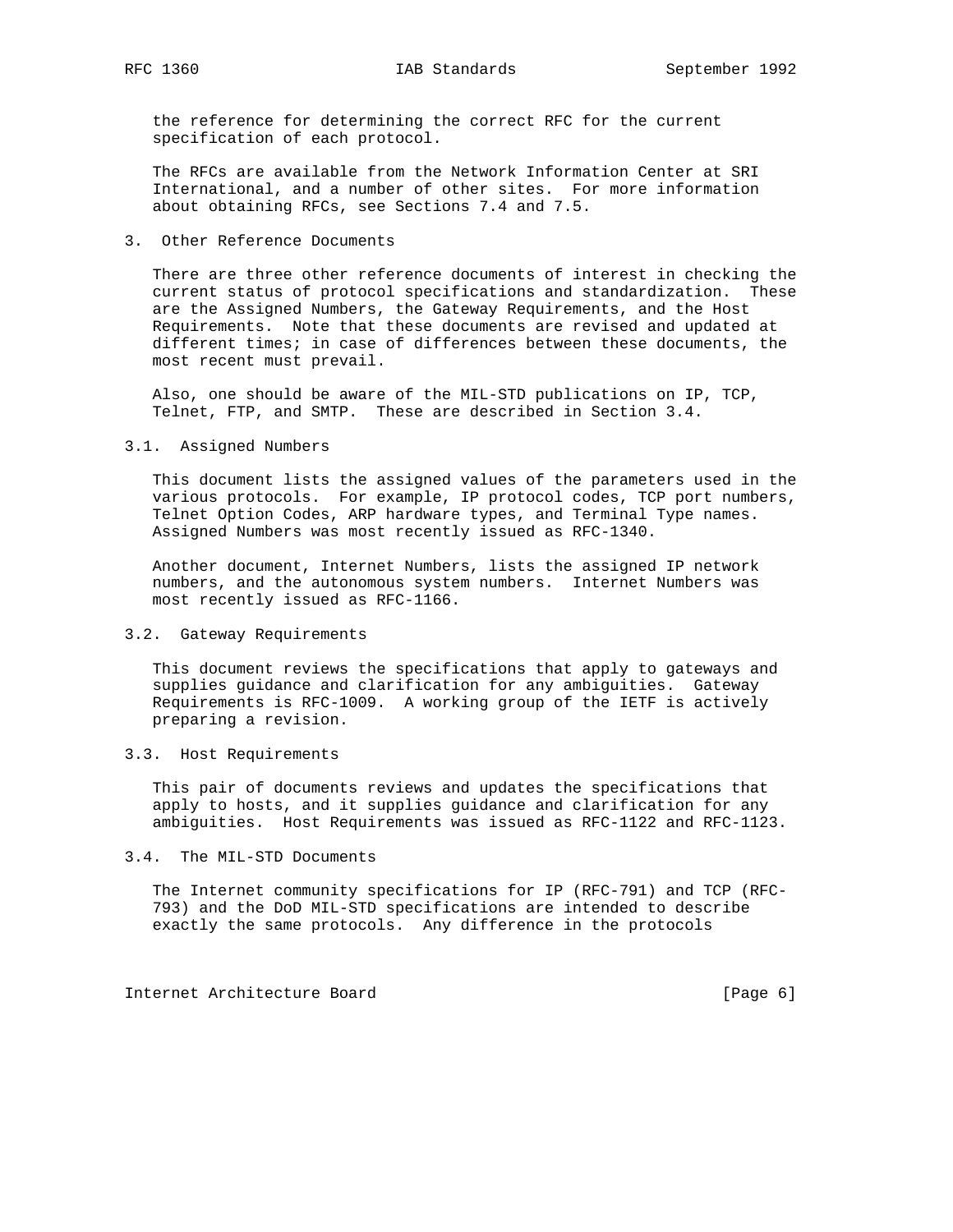specified by these sets of documents should be reported to DCA and to the IAB. The RFCs and the MIL-STDs for IP and TCP differ in style and level of detail. It is strongly advised that the two sets of documents be used together, along with RFC-1122 and RFC-1123.

 The IAB and the DoD MIL-STD specifications for the FTP, SMTP, and Telnet protocols are essentially the same documents (RFCs 765, 821, 854). The MIL-STD versions have been edited slightly. Note that the current Internet specification for FTP is RFC-959 (as modified by RFC-1123).

 Note that these MIL-STD are now somewhat out of date. The Gateway Requirements (RFC-1009) and Host Requirements (RFC-1122, RFC-1123) take precedence over both earlier RFCs and the MIL-STDs.

| Internet Protocol (IP)               | MIL-STD-1777 |
|--------------------------------------|--------------|
| Transmission Control Protocol (TCP)  | MIL-STD-1778 |
| File Transfer Protocol (FTP)         | MIL-STD-1780 |
| Simple Mail Transfer Protocol (SMTP) | MIL-STD-1781 |
| Telnet Protocol and Options (TELNET) | MIL-STD-1782 |

 These documents are available from the Naval Publications and Forms Center. Requests can be initiated by telephone, telegraph, or mail; however, it is preferred that private industry use form DD1425, if possible.

> Naval Publications and Forms Center, Code 3015 5801 Tabor Ave Philadelphia, PA 19120 Phone: 1-215-697-3321 (order tape) 1-215-697-4834 (conversation)

4. Explanation of Terms

 There are two independent categorization of protocols. The first is the "maturity level" or STATE of standardization, one of "standard", "draft standard", "proposed standard", "experimental", "informational" or "historic". The second is the "requirement level" or STATUS of this protocol, one of "required", "recommended", "elective", "limited use", or "not recommended".

 The status or requirement level is difficult to portray in a one word label. These status labels should be considered only as an indication, and a further description, or applicability statement, should be consulted.

When a protocol is advanced to proposed standard or draft standard, it is labeled with a current status and when possible, the IAB also

Internet Architecture Board [Page 7]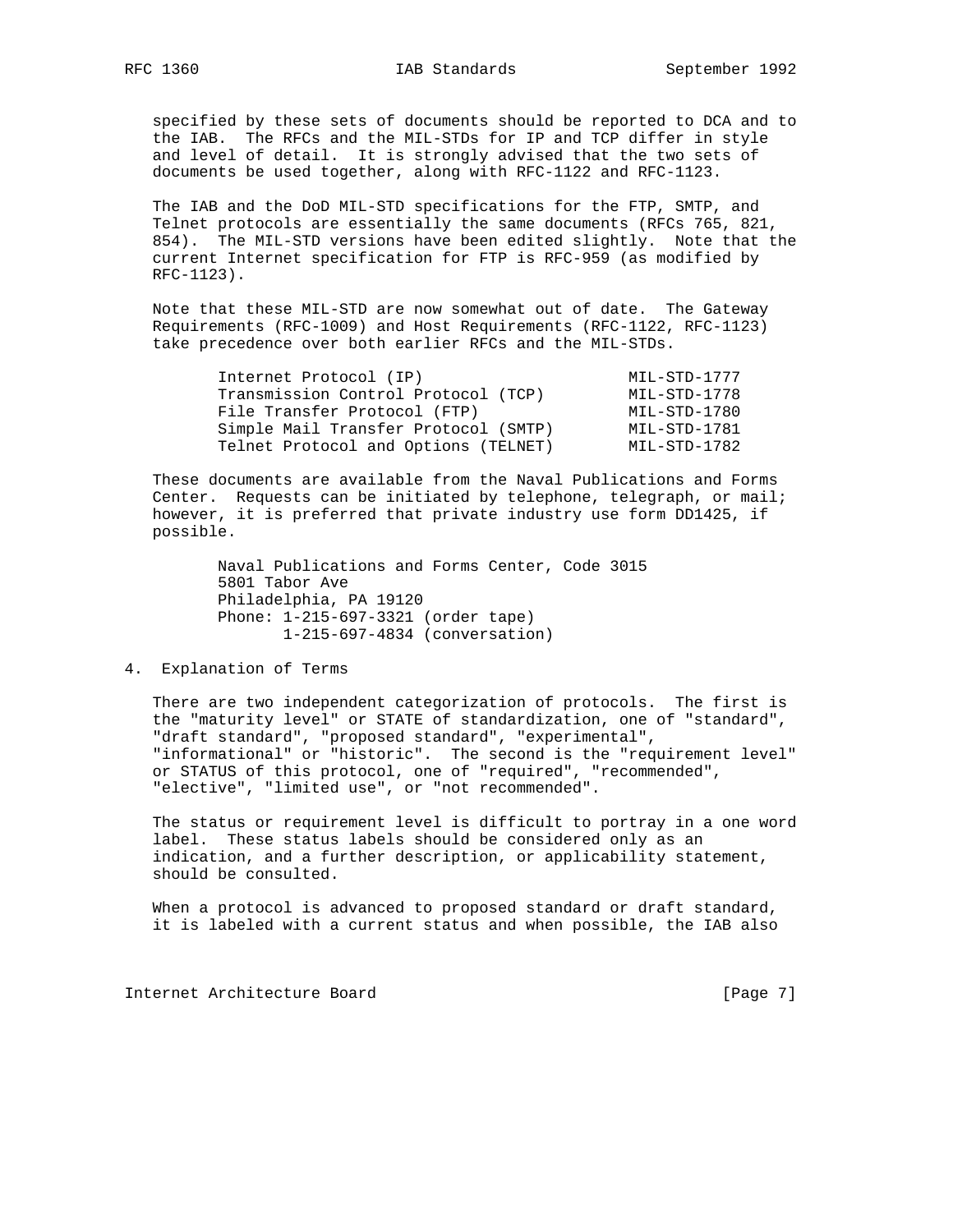notes the status that the protocol is expected to have when it

reaches the standard state.

 At any given time a protocol occupies a cell of the following matrix. Protocols are likely to be in cells in about the following proportions (indicated by the relative number of Xs). A new protocol is most likely to start in the (proposed standard, elective) cell, or the (experimental, not recommended) cell.

|   |       | Req | Rec | STATUS<br>Ele | Lim | Not |
|---|-------|-----|-----|---------------|-----|-----|
| S | Std   | Χ   | XXX | XXX           |     |     |
| т | Draft | Χ   | Χ   | XXX           |     |     |
| Α | Prop  |     | Χ   | XXX           |     |     |
| T | Info  |     | Χ   | XXX           | ΧX  | Χ   |
| Ε | Expr  |     |     | Χ             | XXX | ΧX  |
|   | Hist  |     |     |               | Χ   | XXX |

What is a "system"?

 Some protocols are particular to hosts and some to gateways; a few protocols are used in both. The definitions of the terms below will refer to a "system" which is either a host or a gateway (or both). It should be clear from the context of the particular protocol which types of systems are intended.

### 4.1. Definitions of Protocol State

 Every protocol listed in this document is assigned to a "maturity level" or STATE of standardization: "standard", "draft standard", "proposed standard", "experimental", or "historic".

4.1.1. Standard Protocol

 The IAB has established this as an official standard protocol for the Internet. These protocols are assigned STD numbers (see RFC- 1311). These are separated into two groups: (1) IP protocol and above, protocols that apply to the whole Internet; and  $(2)$  network-specific protocols, generally specifications of how to do IP on particular types of networks.

Internet Architecture Board [Page 8]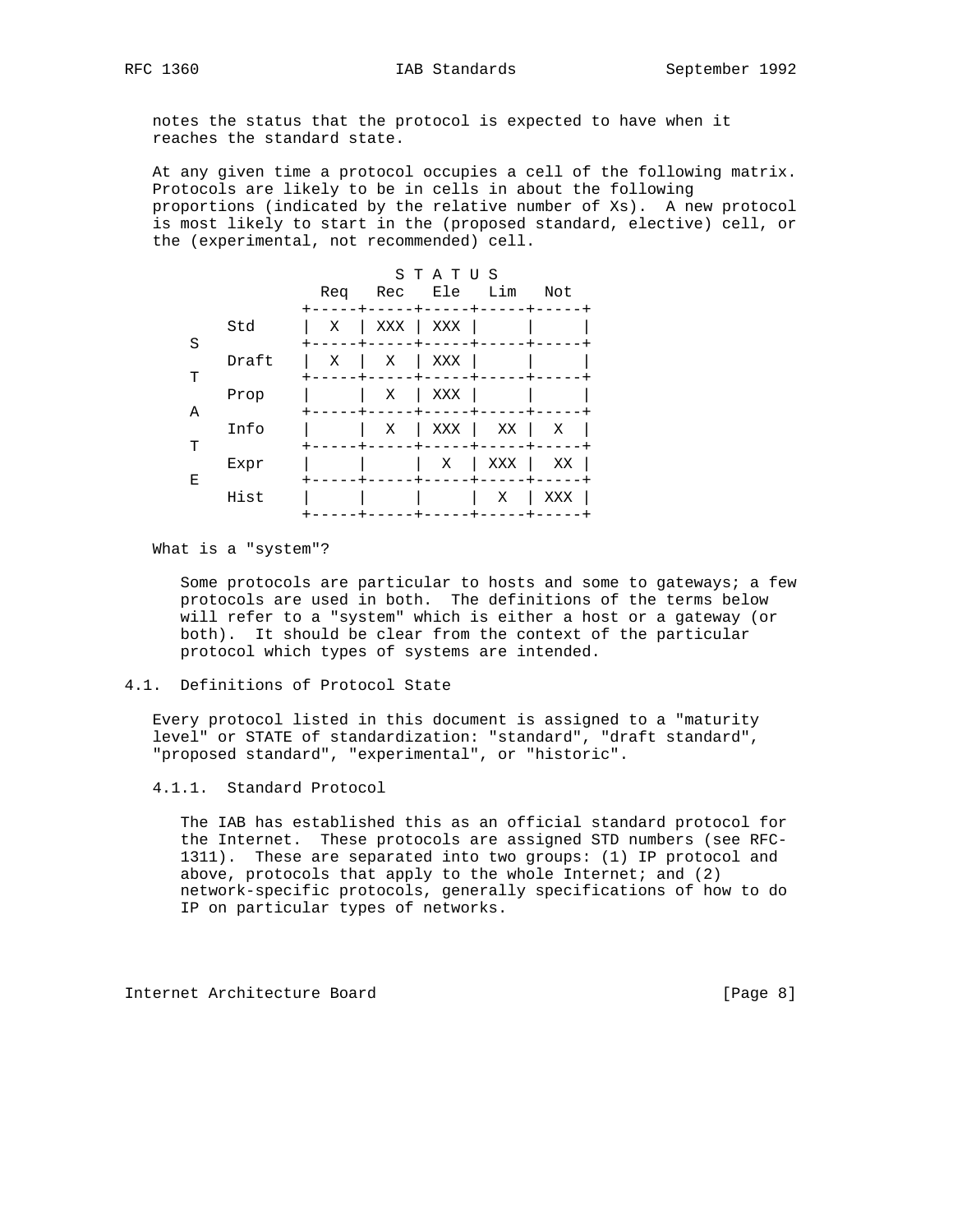4.1.2. Draft Standard Protocol

 The IAB is actively considering this protocol as a possible Standard Protocol. Substantial and widespread testing and comment are desired. Comments and test results should be submitted to the IAB. There is a possibility that changes will be made in a Draft Standard Protocol before it becomes a Standard Protocol.

4.1.3. Proposed Standard Protocol

 These are protocol proposals that may be considered by the IAB for standardization in the future. Implementation and testing by several groups is desirable. Revision of the protocol specification is likely.

4.1.4. Experimental Protocol

 A system should not implement an experimental protocol unless it is participating in the experiment and has coordinated its use of the protocol with the developer of the protocol.

 Typically, experimental protocols are those that are developed as part of an ongoing research project not related to an operational service offering. While they may be proposed as a service protocol at a later stage, and thus become proposed standard, draft standard, and then standard protocols, the designation of a protocol as experimental may sometimes be meant to suggest that the protocol, although perhaps mature, is not intended for operational use.

4.1.5. Informational Protocol

 Protocols developed by other standard organizations, or vendors, or that are for other reasons outside the purview of the IAB, may be published as RFCs for the convenience of the Internet community as informational protocols. Such protocols may in some cases also be recommended for use in the Internet by the IAB.

4.1.6. Historic Protocol

 These are protocols that are unlikely to ever become standards in the Internet either because they have been superseded by later developments or due to lack of interest.

Internet Architecture Board [Page 9]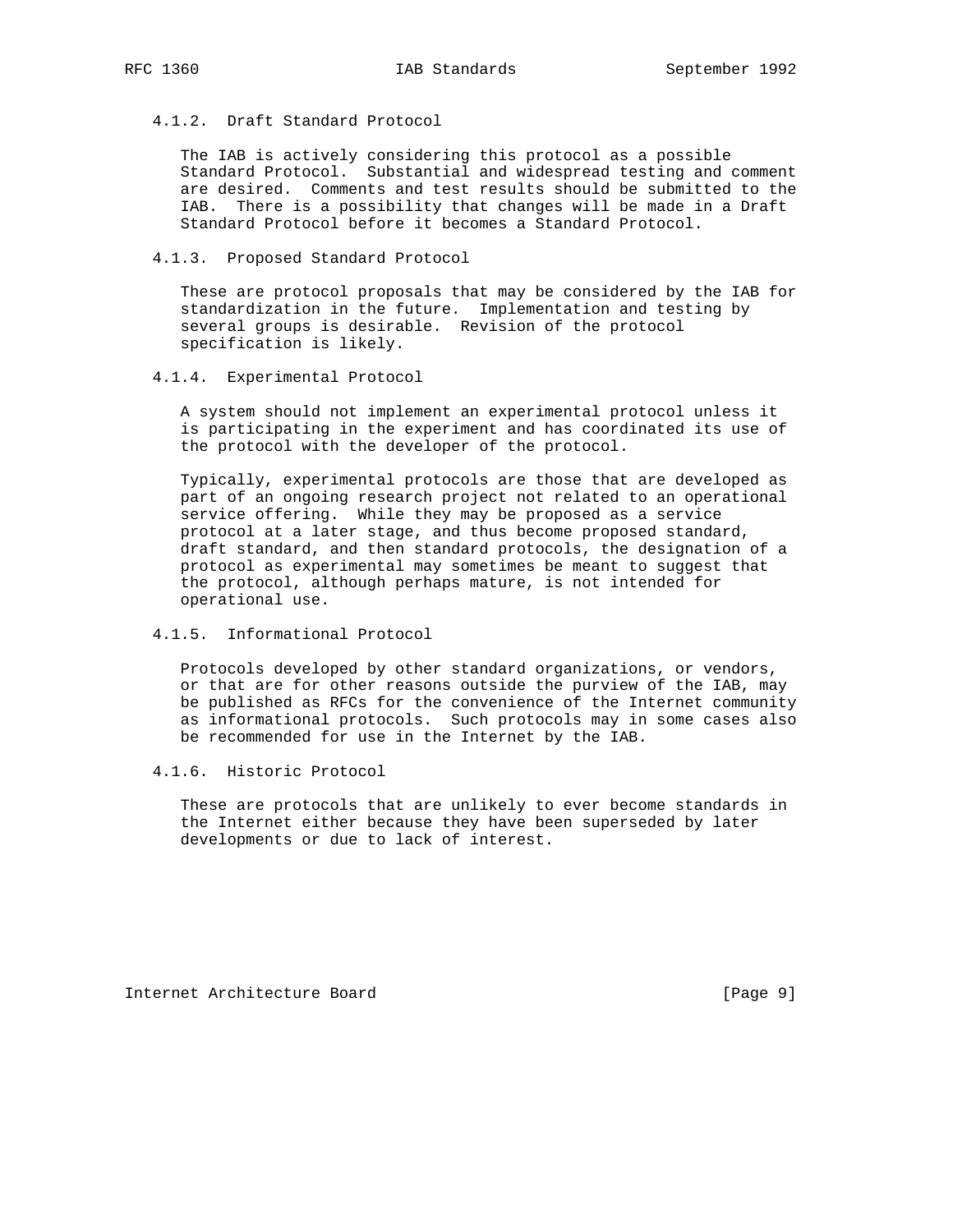4.2. Definitions of Protocol Status

 This document lists a "requirement level" or STATUS for each protocol. The status is one of "required", "recommended", "elective", "limited use", or "not recommended".

4.2.1. Required Protocol

A system must implement the required protocols.

4.2.2. Recommended Protocol

A system should implement the recommended protocols.

4.2.3. Elective Protocol

 A system may or may not implement an elective protocol. The general notion is that if you are going to do something like this, you must do exactly this. There may be several elective protocols in a general area, for example, there are several electronic mail protocols, and several routing protocols.

4.2.4. Limited Use Protocol

 These protocols are for use in limited circumstances. This may be because of their experimental state, specialized nature, limited functionality, or historic state.

4.2.5. Not Recommended Protocol

 These protocols are not recommended for general use. This may be because of their limited functionality, specialized nature, or experimental or historic state.

5. The Standards Track

 This section discusses in more detail the procedures used by the RFC Editor and the IAB in making decisions about the labeling and publishing of protocols as standards.

5.1. The RFC Processing Decision Table

 Here is the current decision table for processing submissions by the RFC Editor. The processing depends on who submitted it, and the status they want it to have.

Internet Architecture Board [Page 10]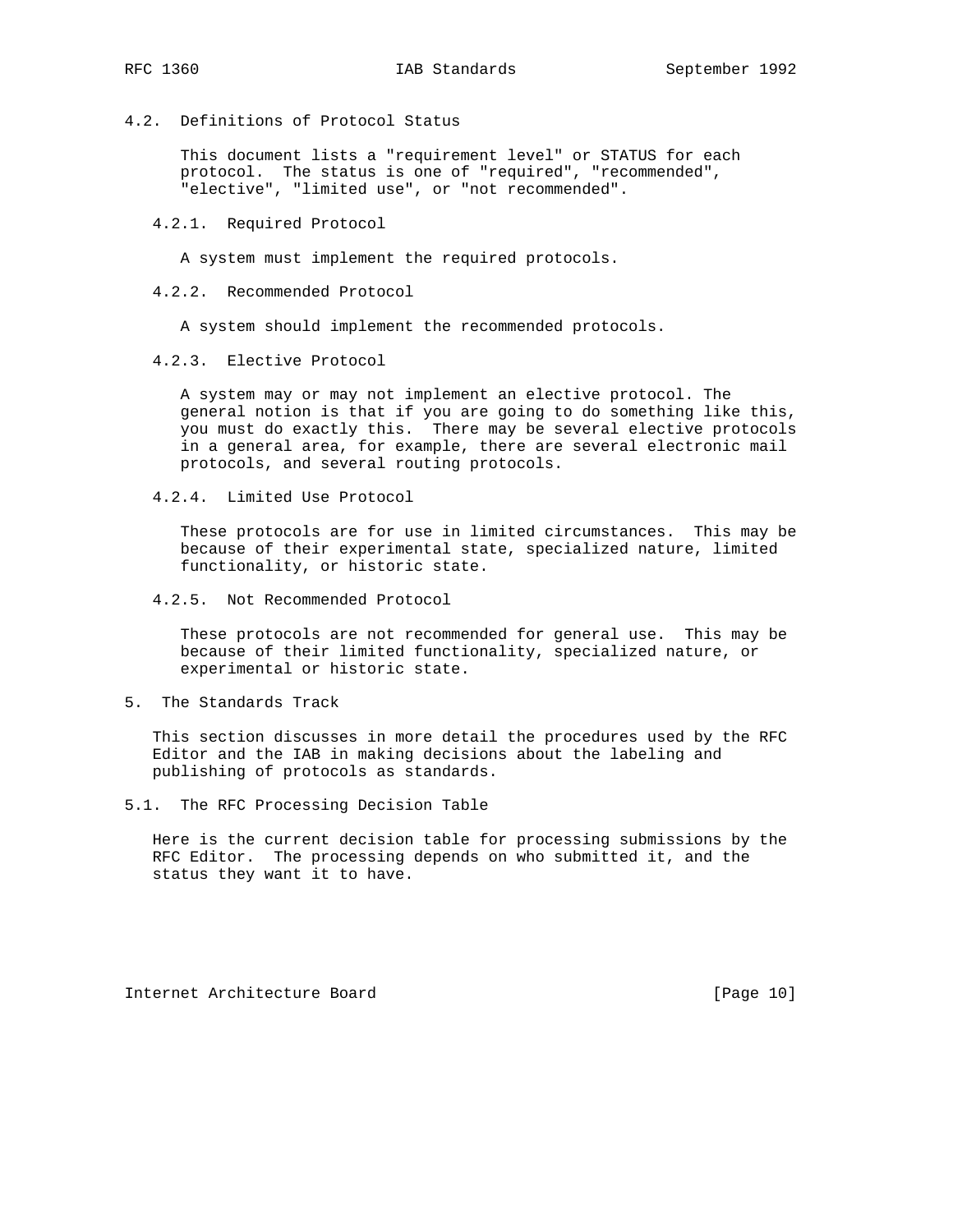| * * * * * * * * * * *               |                | SOURCE                                        |                     |                     |
|-------------------------------------|----------------|-----------------------------------------------|---------------------|---------------------|
| Desired<br>Status<br>:==========    | IAB            | IESG                                          | IRSG                | Other               |
| Standard<br>or<br>Draft<br>Standard | Publish<br>(1) | Vote<br>(3)                                   | <b>Bogus</b><br>(2) | <b>Bogus</b><br>(2) |
| Proposed<br>Standard                | Publish<br>(1) | Vote<br>(3)                                   | Refer<br>(4)        | Refer<br>(4)        |
| Experimental<br>Protocol            | Publish<br>(1) | Notify<br>(5)                                 | Notify<br>(5)       | Notify<br>(5)       |
| Information<br>or Opinion<br>Paper  | Publish<br>(1) | Discretion   Discretion   Discretion  <br>(6) | (6)                 | (6)                 |

(1) Publish.

- (2) Bogus. Inform the source of the rules. RFCs specifying Standard, or Draft Standard must come from the IAB, only.
- (3) Vote by the IAB. If approved then do Publish (1), else do Refer (4).
- (4) Refer to an Area Director for review by a WG. Expect to see the document again only after approval by the IESG and the IAB.
- (5) Notify both the IESG and IRSG. If no concerns are raised in two weeks then do Discretion (6), else RFC Editor to resolve the concerns or do Refer (4).
- (6) RFC Editor's discretion. The RFC Editor decides if a review

Internet Architecture Board [Page 11]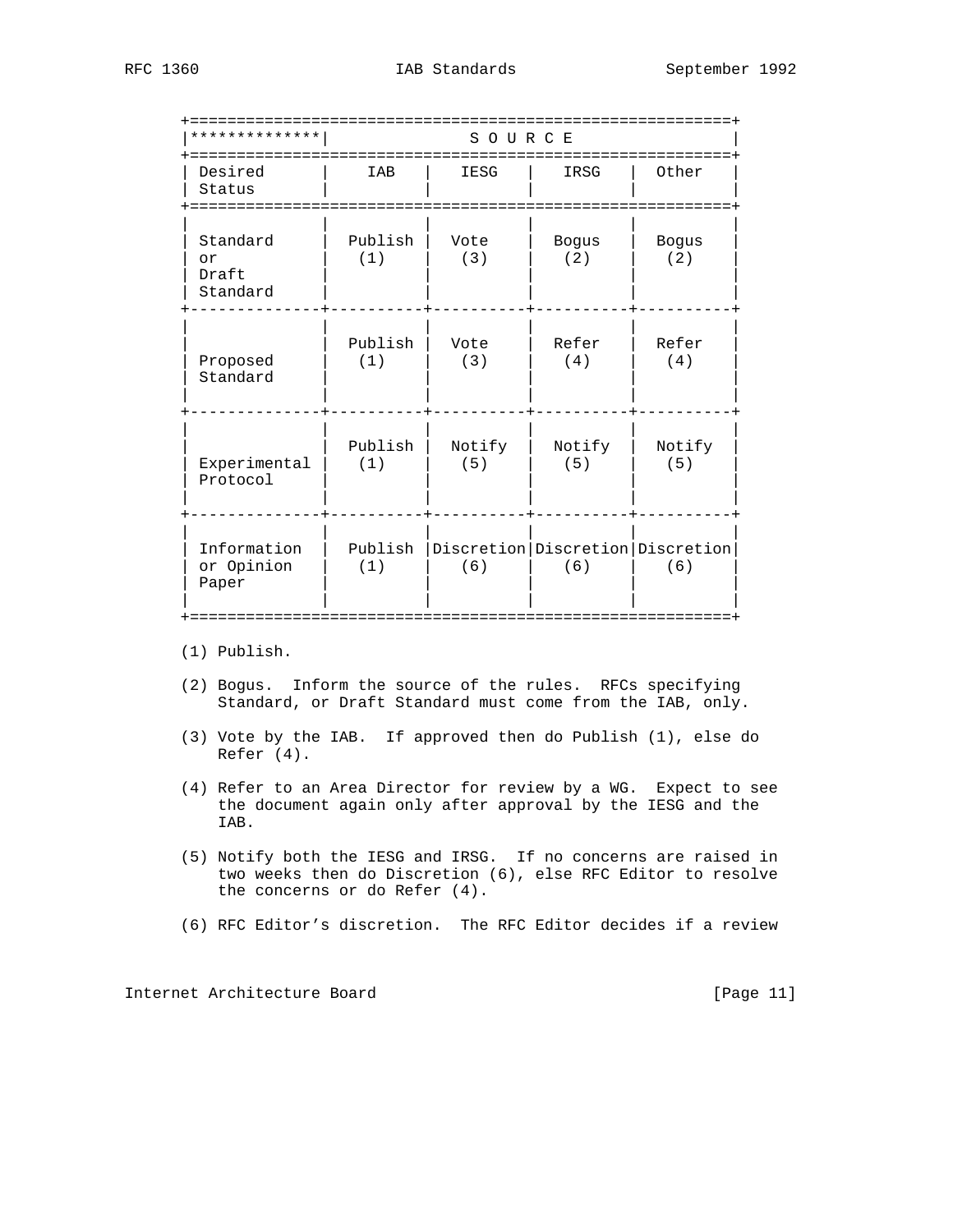is needed and if so by whom. RFC Editor decides to publish or not.

 Of course, in all cases the RFC Editor can request or make minor changes for style, format, and presentation purposes.

 The IESG has designated the IESG Secretary as its agent for forwarding documents with IESG approval and for registering concerns in response to notifications (5) to the RFC Editor. Documents from Area Directors or Working Group Chairs may be considered in the same way as documents from "other".

#### 5.2. The Standards Track Diagram

 There is a part of the STATUS and STATE categorization that is called the standards track. Actually, only the changes of state are significant to the progression along the standards track, though the status assignments may be changed as well.

 The states illustrated by single line boxes are temporary states, those illustrated by double line boxes are long term states. A protocol will normally be expected to remain in a temporary state for several months (minimum six months for proposed standard, minimum four months for draft standard). A protocol may be in a long term state for many years.

 A protocol may enter the standards track only on the recommendation of the IESG and by action of the IAB; and may move from one state to another along the track only on the recommendation of the IESG and by action of the IAB. That is, it takes both the IESG and the IAB to either start a protocol on the track or to move it along.

 Generally, as the protocol enters the standards track a decision is made as to the eventual STATUS, requirement level or applicability (elective, recommended, or required) the protocol will have, although a somewhat less stringent current status may be assigned, and it then is placed in the the proposed standard STATE with that status. So the initial placement of a protocol is into state 1. At any time the STATUS decision may be revisited.

Internet Architecture Board [Page 12]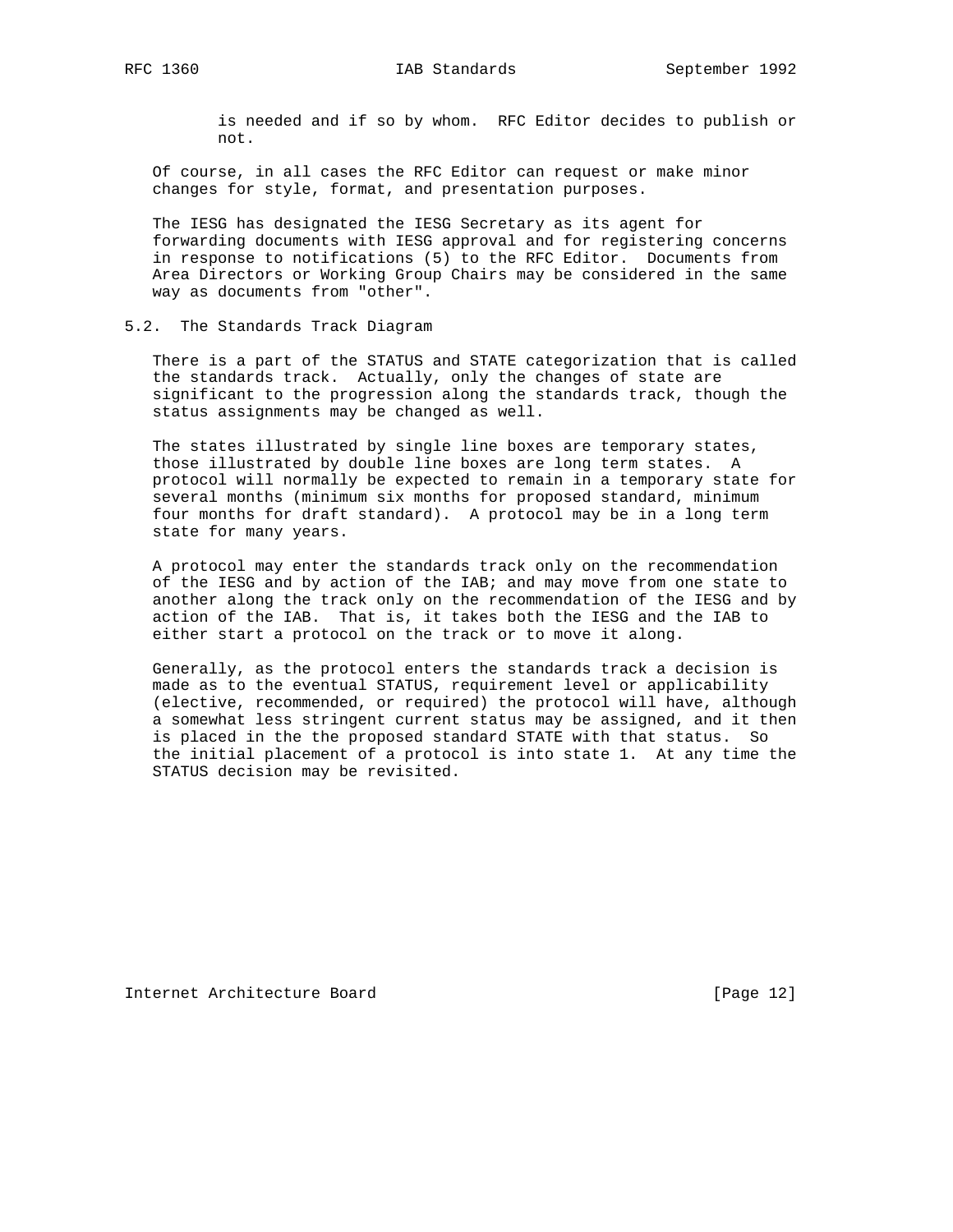

 The transition from proposed standard (1) to draft standard (2) can only be by action of the IAB on the recommendation of the IESG and only after the protocol has been proposed standard (1) for at least six months.

 The transition from draft standard (2) to standard (3) can only be by action of the IAB on the recommendation of the IESG and only after the protocol has been draft standard (2) for at least four months.

 Occasionally, the decision may be that the protocol is not ready for standardization and will be assigned to the experimental state (4). This is off the standards track, and the protocol may be resubmitted to enter the standards track after further work. There are other paths into the experimental and historic states that do not involve IAB action.

 Sometimes one protocol is replaced by another and thus becomes historic, or it may happen that a protocol on the standards track is in a sense overtaken by another protocol (or other events) and becomes historic (state 5).

Internet Architecture Board [Page 13]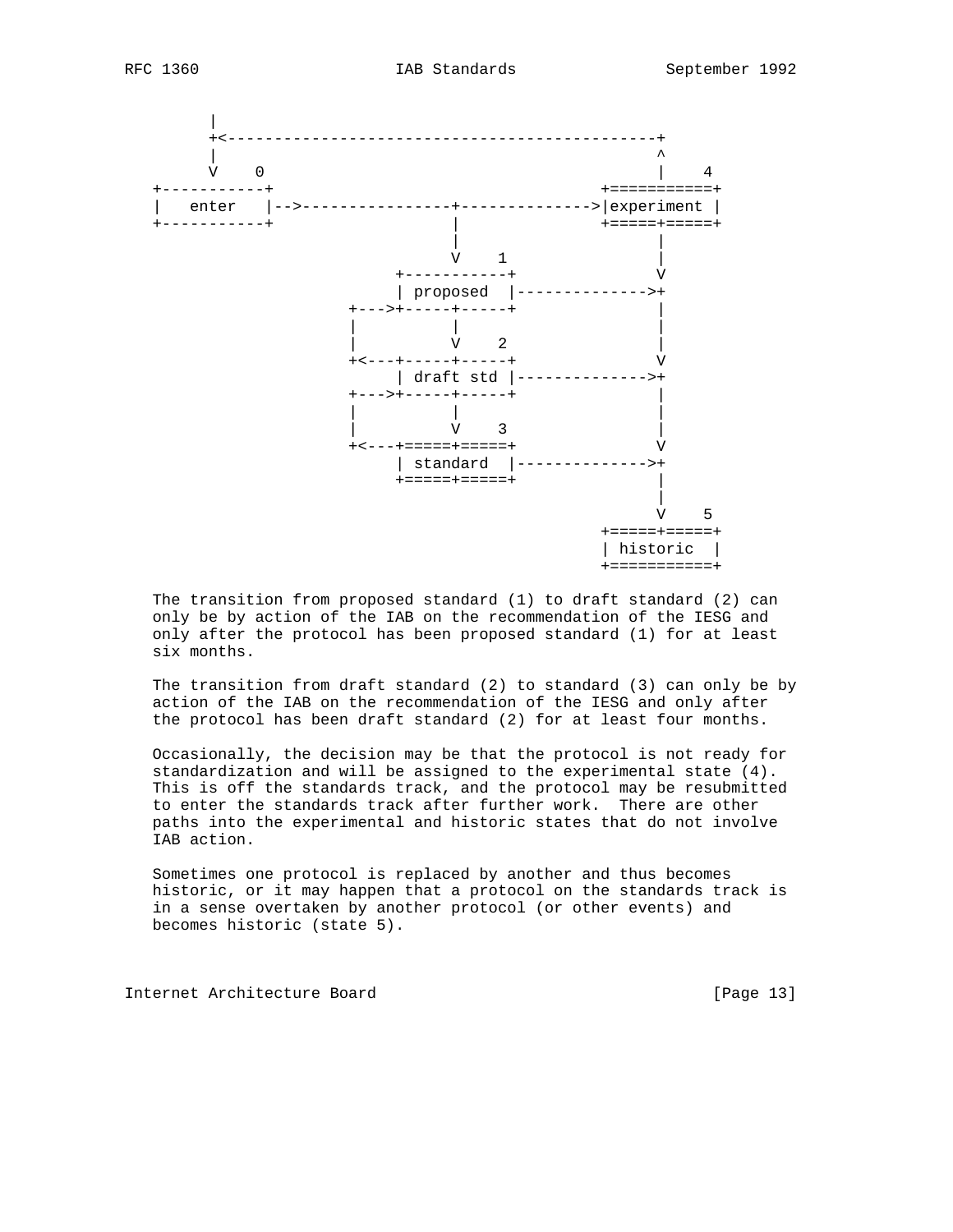6. The Protocols

 Subsection 6.1 lists recent RFCs and other changes. Subsections 6.2 - 6.9 list the standards in groups by protocol state.

- 6.1. Recent Changes
- 6.1.1. New RFCs:
	- 1361 Simple Network Time Protocol (SNTP)

 This is an information document and does not specify any level of standard.

- 1360 This memo.
- 1359 Connecting to the Internet What Connecting Institutions Should Anticipate

 This is an information document and does not specify any level of standard.

1358 - Charter of the Internet Architecture Board (IAB)

 This is an information document and does not specify any level of standard.

1357 - A Format for E-mailing Bibliographic Records

 This is an information document and does not specify any level of standard.

 1356 - Multiprotocol Interconnect on X.25 and ISDN in the Packet Mode

A Proposed Standard protocol.

 1355 - Privacy and Accuracy Issues in Network Information Center Databases

> This is an information document and does not specify any level of standard.

1354 - IP Forwarding Table MIB

A Proposed Standard protocol.

Internet Architecture Board [Page 14]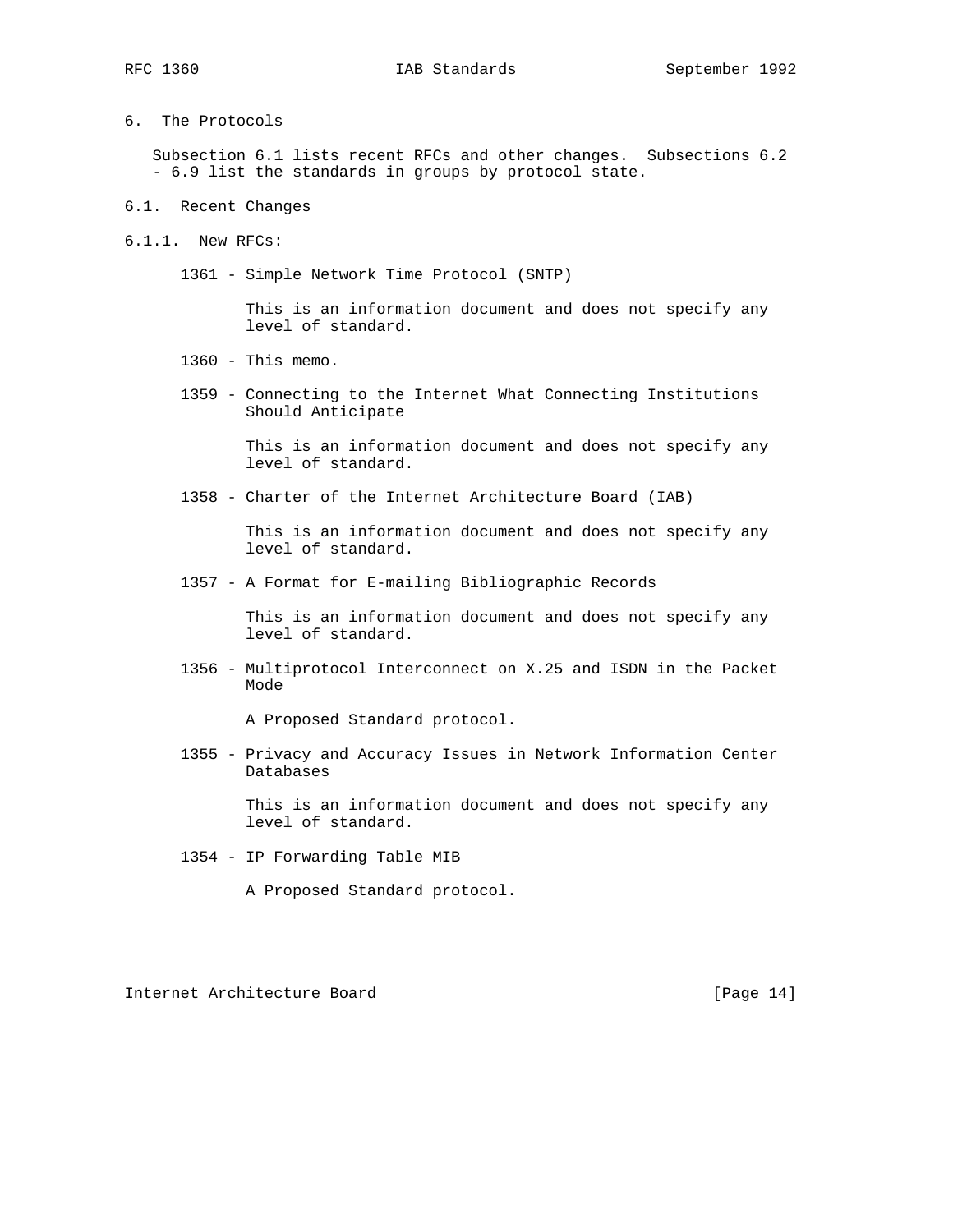1353 - Definitions of Managed Objects for Administration of SNMP Parties

A Proposed Standard protocol.

1352 - SNMP Security Protocols

A Proposed Standard protocol.

1351 - SNMP Administrative Model

A Proposed Standard protocol.

1350 - The TFTP Protocol (Revision 2)

A Standard protocol.

1349 - Type of Service in the Internet Protocol Suite

A Proposed Standard protocol.

1348 - DNS NSAP RRs

An Experimental protocol.

 1347 - TCP and UDP with Bigger Addresses (TUBA), A Simple Proposal for Internet Addressing and Routing

> This is an information document and does not specify any level of standard.

 1346 - Resource Allocation, Control, and Accounting for the Use of Network Resources

> This is an information document and does not specify any level of standard.

1345 - Character Mnemonics & Character Sets

 This is an information document and does not specify any level of standard.

1344 - Implications of MIME for Internet Mail Gateways

 This is an information document and does not specify any level of standard.

Internet Architecture Board [Page 15]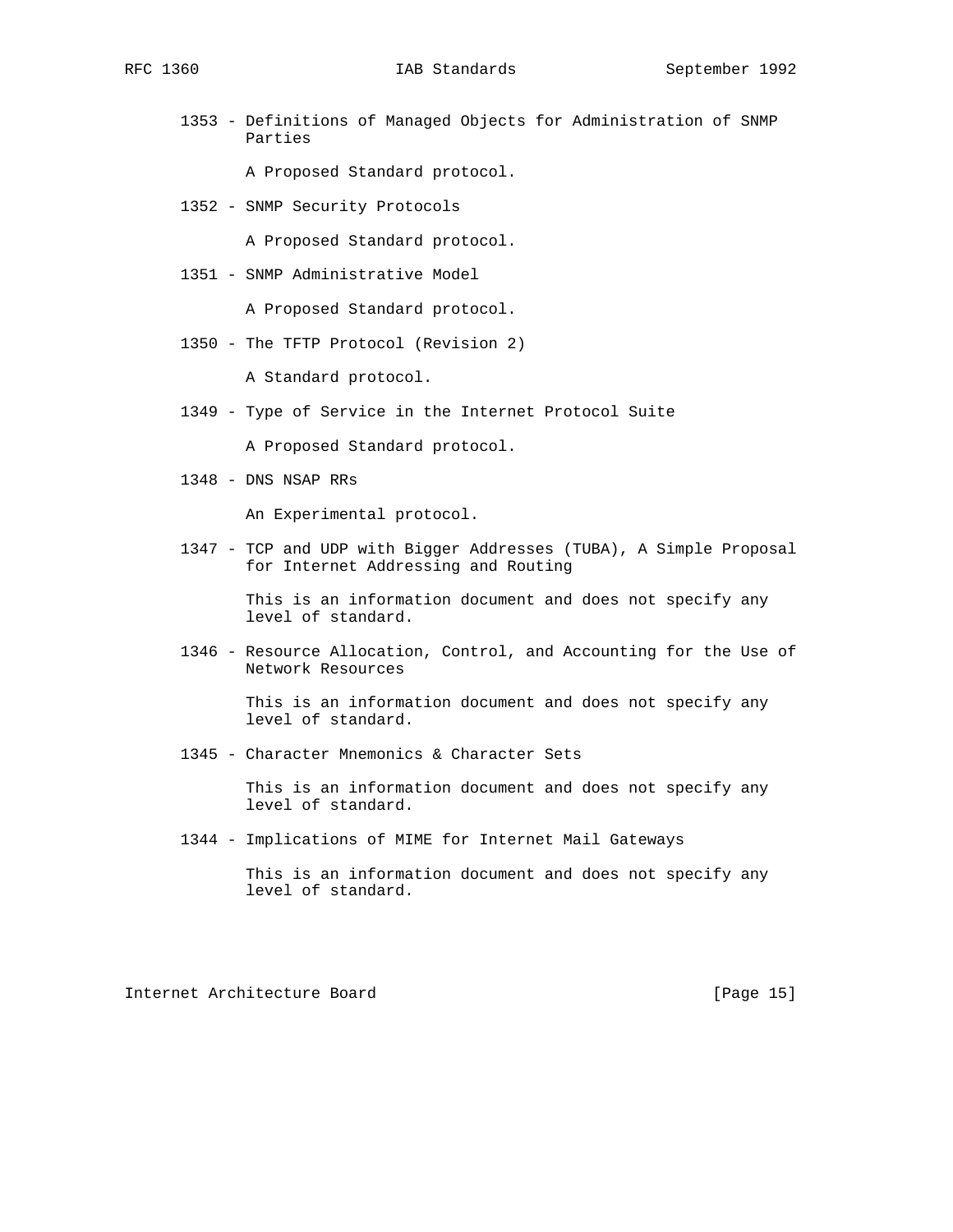1343 - A User Agent Configuration Mechanism For Multimedia Mail Format Information

> This is an information document and does not specify any level of standard.

 1342 - Representation of Non-ASCII Text in Internet Message Headers

A Proposed Standard protocol.

 1341 - MIME (Multipurpose Internet Mail Extensions): Mechanisms for Specifying and Describing the Format of Internet Message Bodies

A Proposed Standard protocol.

1340 - Assigned Numbers

 This is an information document and does not specify any level of standard.

1339 - Remote Mail Checking Protocol

An Experimental protocol.

 1338 - Supernetting: an Address Assignment and Aggregation Strategy

> This is an information document and does not specify any level of standard.

1337 - TIME-WAIT Assassination Hazards in TCP

 This is an information document and does not specify any level of standard.

 1336 - Who's Who in the Internet - Biographies of IAB, IESG and IRSG Members

> This is an information document and does not specify any level of standard.

 1335 - A Two-Tier Address Structure for the Internet: A Solution to the Problem of Address Space Exhaustion

Internet Architecture Board [Page 16]

This is an information document and does not specify any level of standard.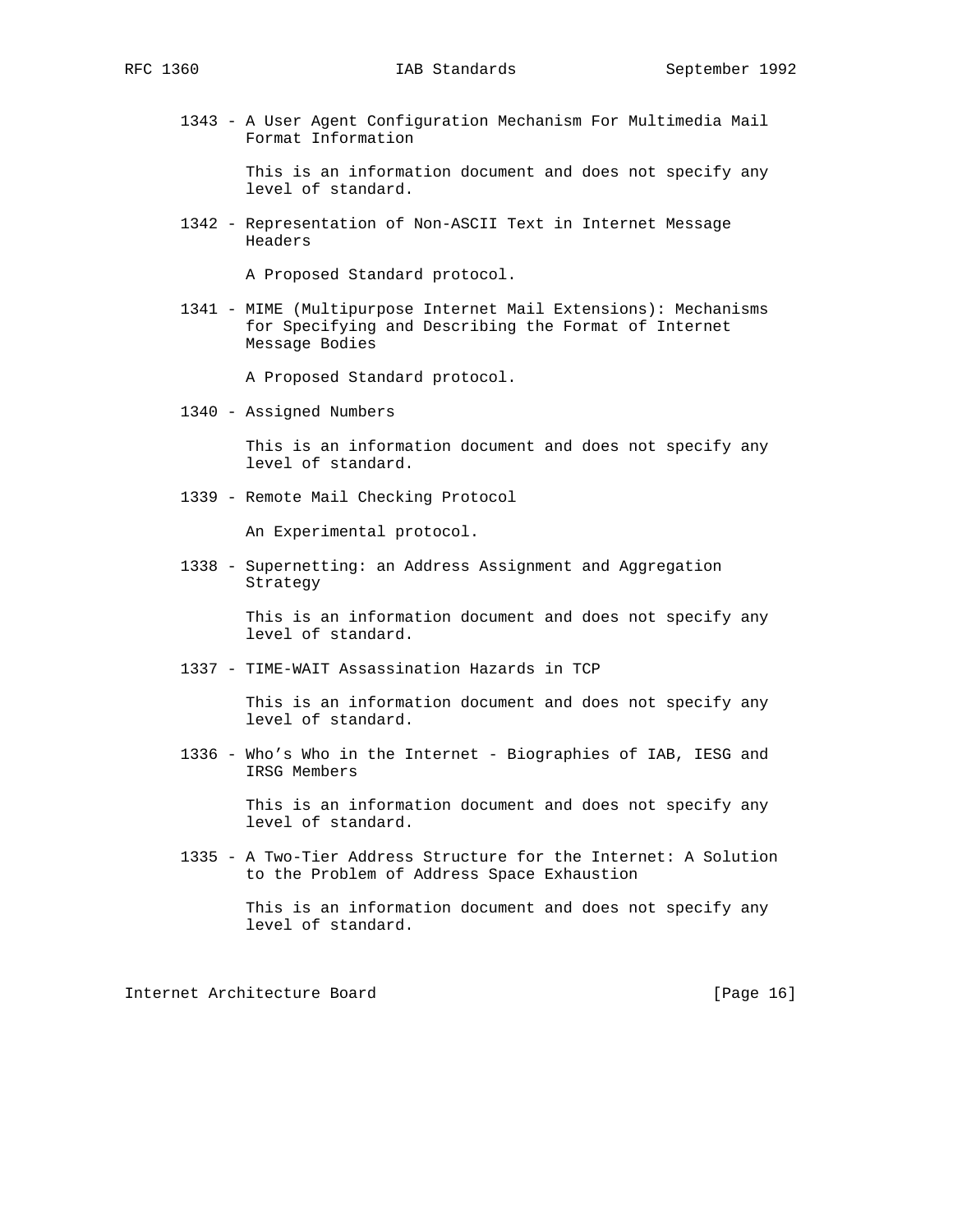- 1334 Not yet issued.
- 1333 PPP Link Quality Monitoring

A Proposed Standard protocol.

1332 - The PPP Internet Protocol Control Protocol (IPCP)

A Proposed Standard protocol.

 1331 - The Point-to-Point Protocol (PPP) for the Transmission of Multi-protocol Datagrams over Point-to-Point Links

A Proposed Standard protocol.

 1330 - Recommendations for the Phase I Deployment of OSI Directory Services (X.500) and OSI Message Handling Services (X.400)

> This is an information document and does not specify any level of standard.

- 1329 Thoughts on Address Resolution for Dual MAC FDDI Networks This is an information document and does not specify any level of standard.
- 1328 X.400 1988 to 1984 downgrading

A Proposed Standard protocol.

1327 - Mapping between X.400(1988) / ISO 10021 and RFC 822

A Proposed Standard protocol.

1326 - Mutual Encapsulation Considered Dangerous

 This is an information document and does not specify any level of standard.

 1325 - FYI on Questions and Answers - Answers to Commonly asked "New Internet User" Questions

> This is an information document and does not specify any level of standard.

Internet Architecture Board [Page 17]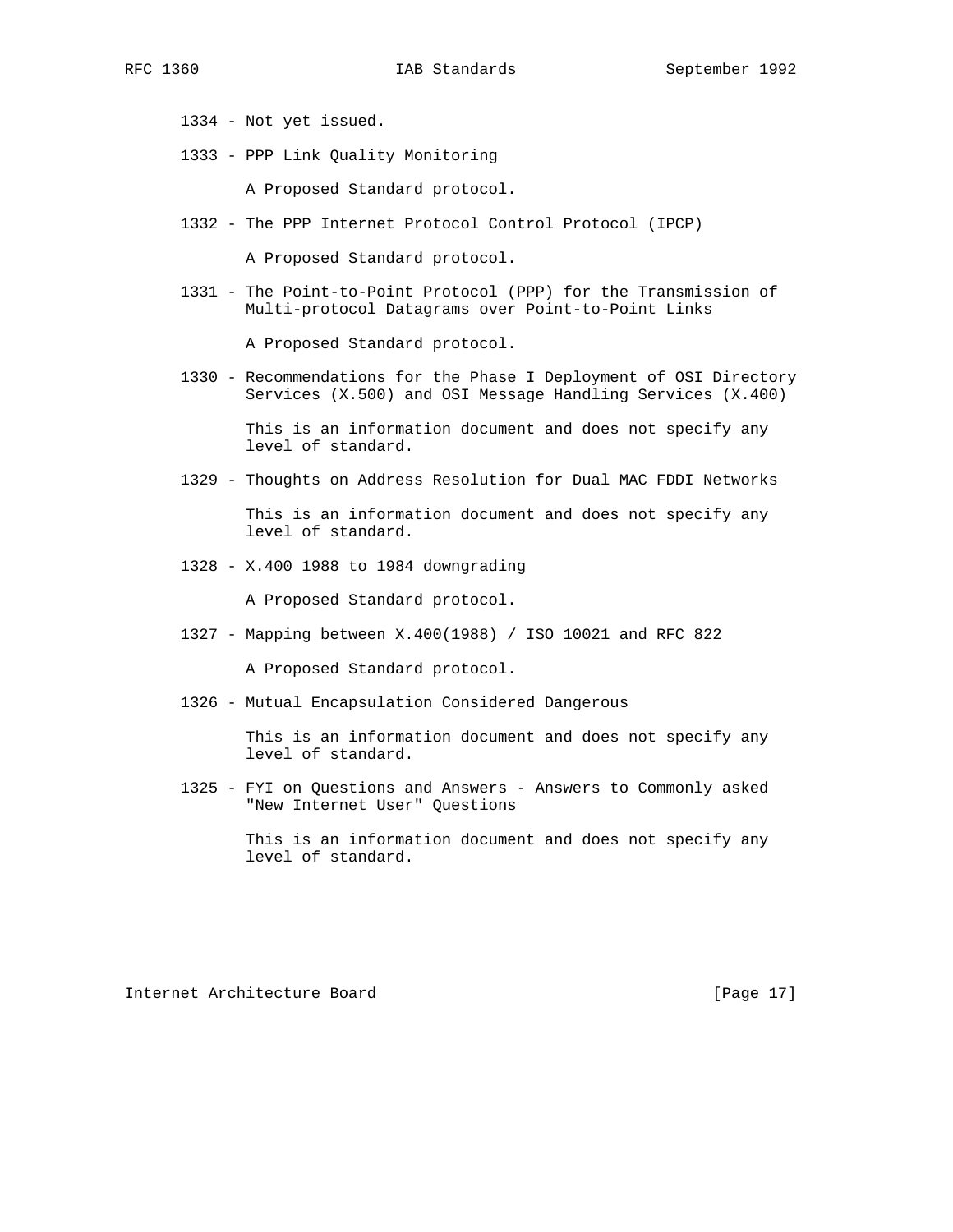1324 - A Discussion on Computer Network Conferencing

 This is an information document and does not specify any level of standard.

1323 - TCP Extensions for High Performance

A Proposed Standard protocol.

1322 - A Unified Approach to Inter-Domain Routing

 This is an information document and does not specify any level of standard.

1321 - The MD5 Message-Digest Algorithm

 This is an information document and does not specify any level of standard.

1320 - The MD4 Message-Digest Algorithm

 This is an information document and does not specify any level of standard.

1319 - The MD2 Message-Digest Algorithm

 This is an information document and does not specify any level of standard.

 1318 - Definitions of Managed Objects for Parallel-printer-like Hardware Devices

A Proposed Standard protocol.

1317 - Definitions of Managed Objects RS-232-like Hardware Devices

A Proposed Standard protocol.

1316 - Definitions of Managed Objects for Character Stream Devices

A Proposed Standard protocol.

1315 - Management Information Base for Frame Relay DTEs

A Proposed Standard protocol.

Internet Architecture Board [Page 18]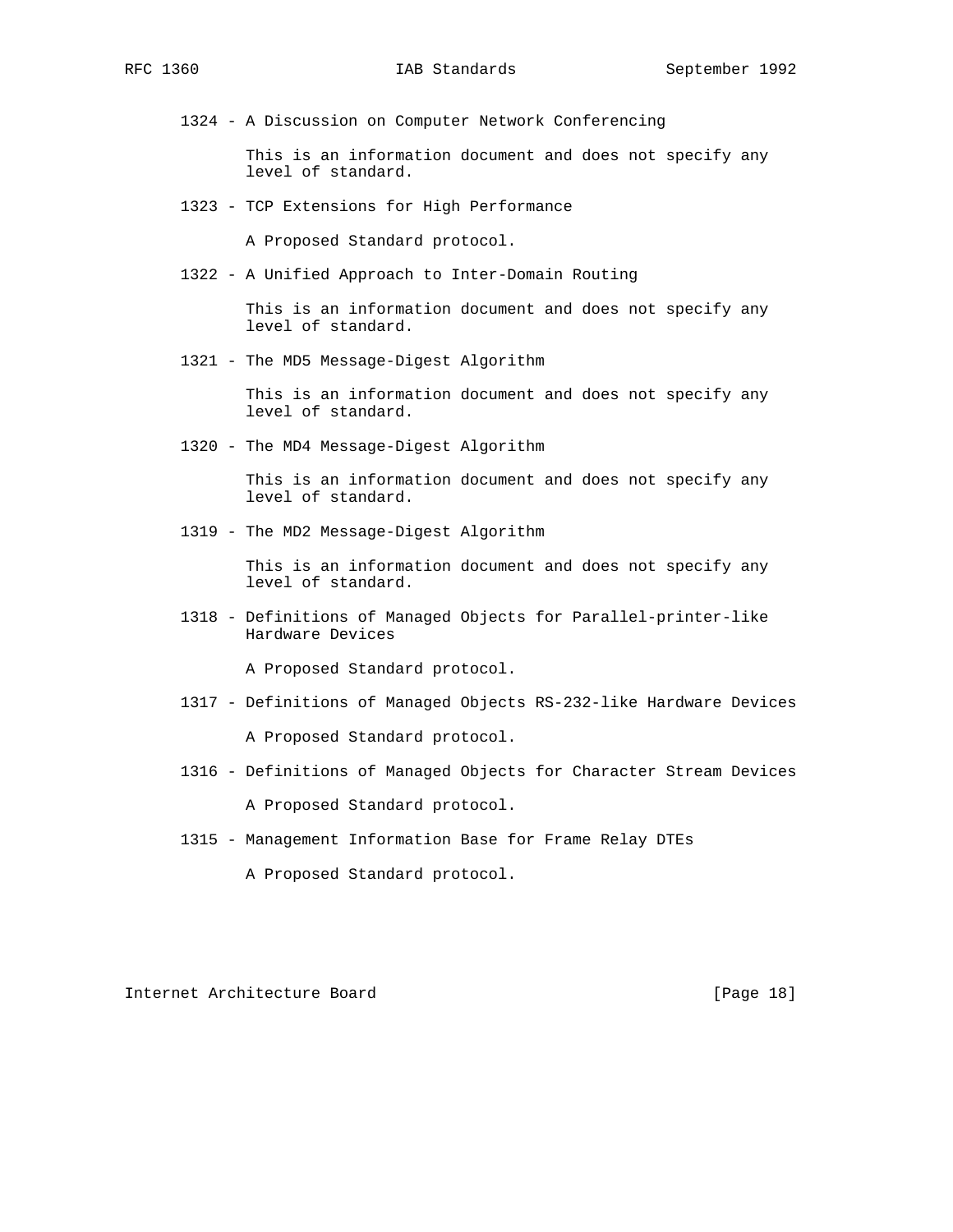- 1314 A File Format for the Exchange of Images in the Internet A Proposed Standard protocol.
- 1313 Today's Programming for KRFC AM 1313 Internet Talk Radio

 This is an information document and does not specify any level of standard.

1312 - Message Send Protocol 2

An Experimental protocol.

### 6.1.2. Other Changes:

 The following are changes to protocols listed in the previous edition.

 1172 - The Point-to-Point Protocol (PPP) Initial Configuration Options

Moved to Historic (obsoleted by RFC-1331).

 1113 - Privacy Enhancement for Internet Electronic Mail: Part I -- Message Encipherment and Authentication Procedures

Moved to Historic.

 1114 - Privacy Enhancement for Internet Electronic Mail: Part II -- Certificate-Based Key Management

Moved to Historic.

 1115 - Privacy Enhancement for Internet Electronic Mail: Part III -- Algorithms, Modes, and Identifiers

Moved to Historic.

- 1056 PCMAIL: A Distributed Mail System for Personal Computers Moved to Historic.
- 1058 Routing Information Protocol

Advanced to Standard protocol.

Internet Architecture Board [Page 19]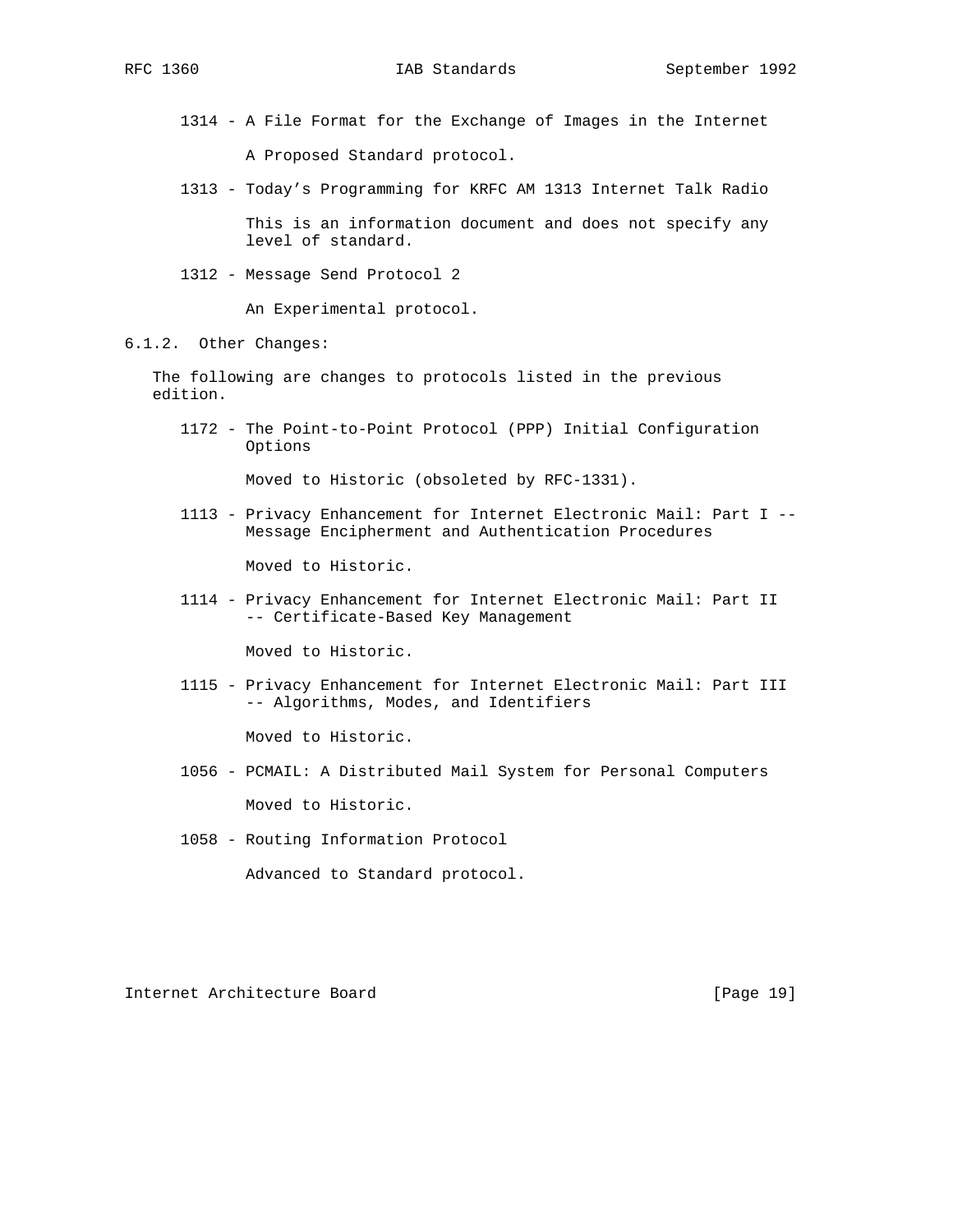- 1037 NFILE A File Access Protocol Moved to Historic.
- 1026 Addendum to RFC 987 (Mapping between X.400 and RFC-822) Moved to Historic (obsoleted by RFC-1327).
- 987 Mapping between X.400 and RFC-822

Moved to Historic (obsoleted by RFC-1327).

953 - Hostname Server

Moved to Historic.

913 - Simple File Transfer Protocol

Moved to Historic.

734 - SUPDUP

Moved to Historic.

Internet Architecture Board [Page 20]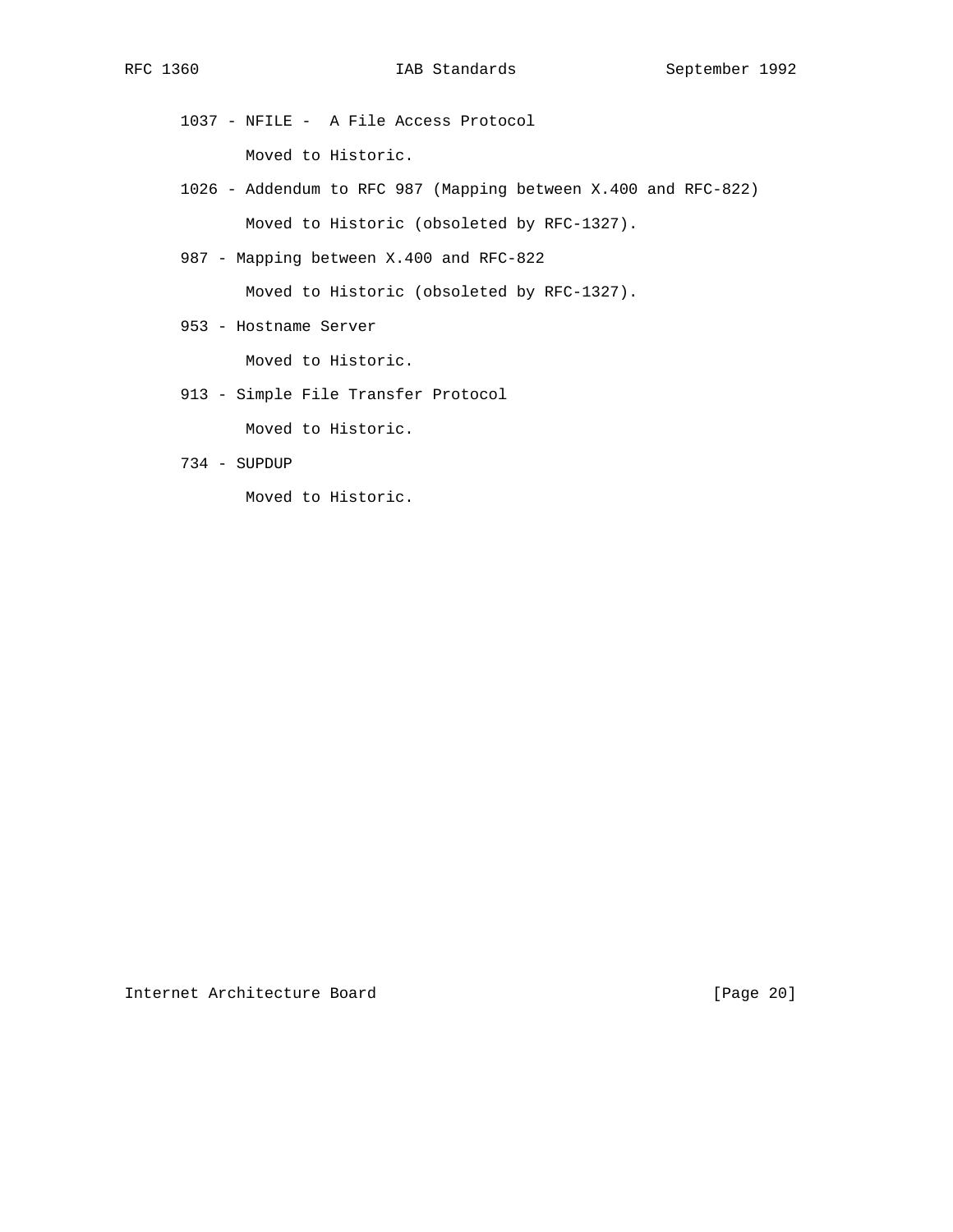# 6.2. Standard Protocols

| Protocol        | Name                                | Status              |         | RFC STD *      |       |
|-----------------|-------------------------------------|---------------------|---------|----------------|-------|
| ========        |                                     | ======== ==== === = |         |                |       |
| -------         | IAB Official Protocol Standards     | Req                 | 1360    |                | $1 *$ |
| . _ _ _ _ _ _ _ | Assigned Numbers                    | Req                 | 1340    |                | $2 *$ |
|                 | Host Requirements - Communications  | Req                 | 1122    | 3              |       |
| $- - - - - - -$ | Host Requirements - Applications    | Req                 | 1123    | 3              |       |
| .               | Gateway Requirements                | Req                 | 1009    | $\overline{4}$ |       |
| ΙP              | Internet Protocol                   | Req                 | 791     | 5              |       |
|                 | as amended by:--------              |                     |         |                |       |
| -------         | IP Subnet Extension                 | Req                 | 950     | 5              |       |
|                 | IP Broadcast Datagrams              | Req                 | 919     | 5              |       |
|                 | IP Broadcast Datagrams with Subnets | Req                 | 922     | 5              |       |
| ICMP            | Internet Control Message Protocol   | Reg                 | 792     | 5              |       |
| IGMP            | Internet Group Multicast Protocol   | Rec                 | 1112    | 5              |       |
| <b>UDP</b>      | User Datagram Protocol              | Rec                 | 768     | $\overline{6}$ |       |
| TCP             | Transmission Control Protocol       | Rec                 | 793     | 7              |       |
| TELNET          | Telnet Protocol                     | Rec                 | 854,855 | 8              |       |
| FTP             | File Transfer Protocol              | Rec                 | 959     | 9              |       |
| SMTP            | Simple Mail Transfer Protocol       | Rec                 | 821     | 10             |       |
| MAIL            | Format of Electronic Mail Messages  | Rec                 | 822     | 11             |       |
| CONTENT         | Content Type Header Field           | Rec                 | 1049    | 11             |       |
| NTP             | Network Time Protocol               | Rec                 | 1119    | 12             |       |
| DOMAIN          | Domain Name System                  | Rec 1034, 1035      |         | 13             |       |
| $DNS-MX$        | Mail Routing and the Domain System  | Rec                 | 974     | 14             |       |
| SNMP            | Simple Network Management Protocol  | Rec                 | 1157    | 15             |       |
| SMI             | Structure of Management Information | Rec                 | 1155    | 16             |       |
| MIB-II          | Management Information Base-II      | Rec                 | 1213    | 17             |       |
| EGP             | Exterior Gateway Protocol           | Rec                 | 904     | 18             |       |
| <b>NETBIOS</b>  | NetBIOS Service Protocols           | Ele 1001,1002       |         | 19             |       |
| <b>ECHO</b>     | Echo Protocol                       | Rec                 | 862     | 20             |       |
| DISCARD         | Discard Protocol                    | Ele                 | 863     | 21             |       |
| <b>CHARGEN</b>  | Character Generator Protocol        | Ele                 | 864     | 22             |       |
| <b>QUOTE</b>    | Quote of the Day Protocol           | Ele                 | 865     | 23             |       |
| <b>USERS</b>    | Active Users Protocol               | Ele                 | 866     | 24             |       |
| DAYTIME         | Daytime Protocol                    | Ele                 | 867     | 25             |       |
| TIME            | Time Server Protocol                | Ele                 | 868     | 26             |       |
| TFTP            | Trivial File Transfer Protocol      | Ele                 | 1350    | $33*$          |       |
| <b>RIP</b>      | Routing Information Protocol        | Ele                 | 1058    | $34*$          |       |

[Note: an asterisk at the end of a line indicates a change from the previous edition of this document.]

Applicability Statements:

 IGMP -- The Internet Architecture Board intends to move towards general adoption of IP multicasting, as a more efficient solution

Internet Architecture Board [Page 21]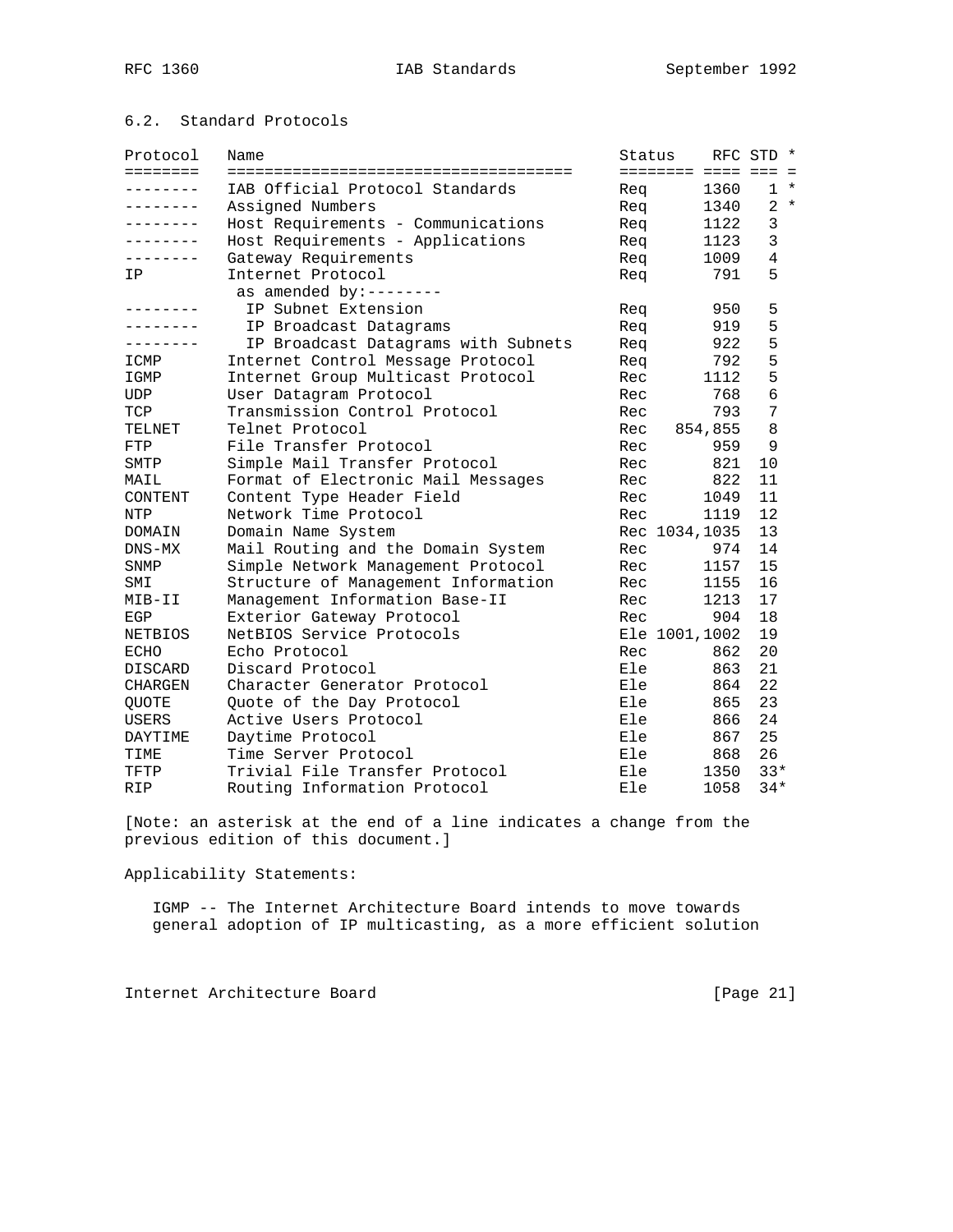than broadcasting for many applications. The host interface has been standardized in RFC-1112; however, multicast-routing gateways are in the experimental stage and are not widely available. An Internet host should support all of RFC-1112, except for the IGMP protocol itself which is optional; see RFC-1122 for more details. Even without IGMP, implementation of RFC-1112 will provide an important advance: IP-layer access to local network multicast addressing. It is expected that IGMP will become recommended for all hosts and gateways at some future date.

 SMI, MIB-II SNMP -- The Internet Architecture Board recommends that all IP and TCP implementations be network manageable. At the current time, this implies implementation of the Internet MIB-II (RFC-1213), and at least the recommended management protocol SNMP (RFC-1157).

6.3. Network-Specific Standard Protocols

| Protocol | Name                                       | State   | Status      | RFC  |
|----------|--------------------------------------------|---------|-------------|------|
| ======== | ================================           | ======= | ======      |      |
| $IP-FR$  | Multiprotocol over Frame Relay             | Prop    | Ele         | 1294 |
| IP-SMDS  | Transmission of IP Datagrams over SMDS     | Prop    | Ele         | 1209 |
| ARP      | Address Resolution Protocol                | Std     | Ele         | 826  |
| RARP     | A Reverse Address Resolution Protocol      | Std     | Ele         | 903  |
| IP-ARPA  | Internet Protocol on ARPANET               | Std     | Ele BBN1822 |      |
| $IP-WB$  | Internet Protocol on Wideband Network      | Std     | Ele         | 907  |
| $IP-X25$ | Internet Protocol on X.25 Networks         | Std     | Ele         | 877  |
| $IP-E$   | Internet Protocol on Ethernet Networks     | Std     | Ele         | 894  |
| $IP-EE$  | Internet Protocol on Exp. Ethernet Nets    | Std     | Ele         | 895  |
| IP-IEEE  | Internet Protocol on IEEE 802              | Std     | Ele         | 1042 |
| $IP-DC$  | Internet Protocol on DC Networks           | Std     | Ele         | 891  |
| $IP-HC$  | Internet Protocol on Hyperchannel          | Std     | Ele         | 1044 |
| $IP-ARC$ | Internet Protocol on ARCNET                | Std     | Ele         | 1051 |
| IP-SLIP  | Transmission of IP over Serial Lines       | Std     | Ele         | 1055 |
|          | IP-NETBIOS Transmission of IP over NETBIOS | Std     | Ele         | 1088 |
| IP-IPX   | Transmission of 802.2 over IPX Networks    | Std     | Ele         | 1132 |
| IP-FDDI  | Transmission of IP over FDDI               | Draft   | Ele         | 1188 |

[Note: an asterisk at the end of a line indicates a change from the previous edition of this document.]

Applicability Statements:

 It is expected that a system will support one or more physical networks and for each physical network supported the appropriate protocols from the above list must be supported. That is, it is elective to support any particular type of physical network, and for the physical networks actually supported it is required that they be supported exactly according to the protocols in the above list. See

Internet Architecture Board [Page 22]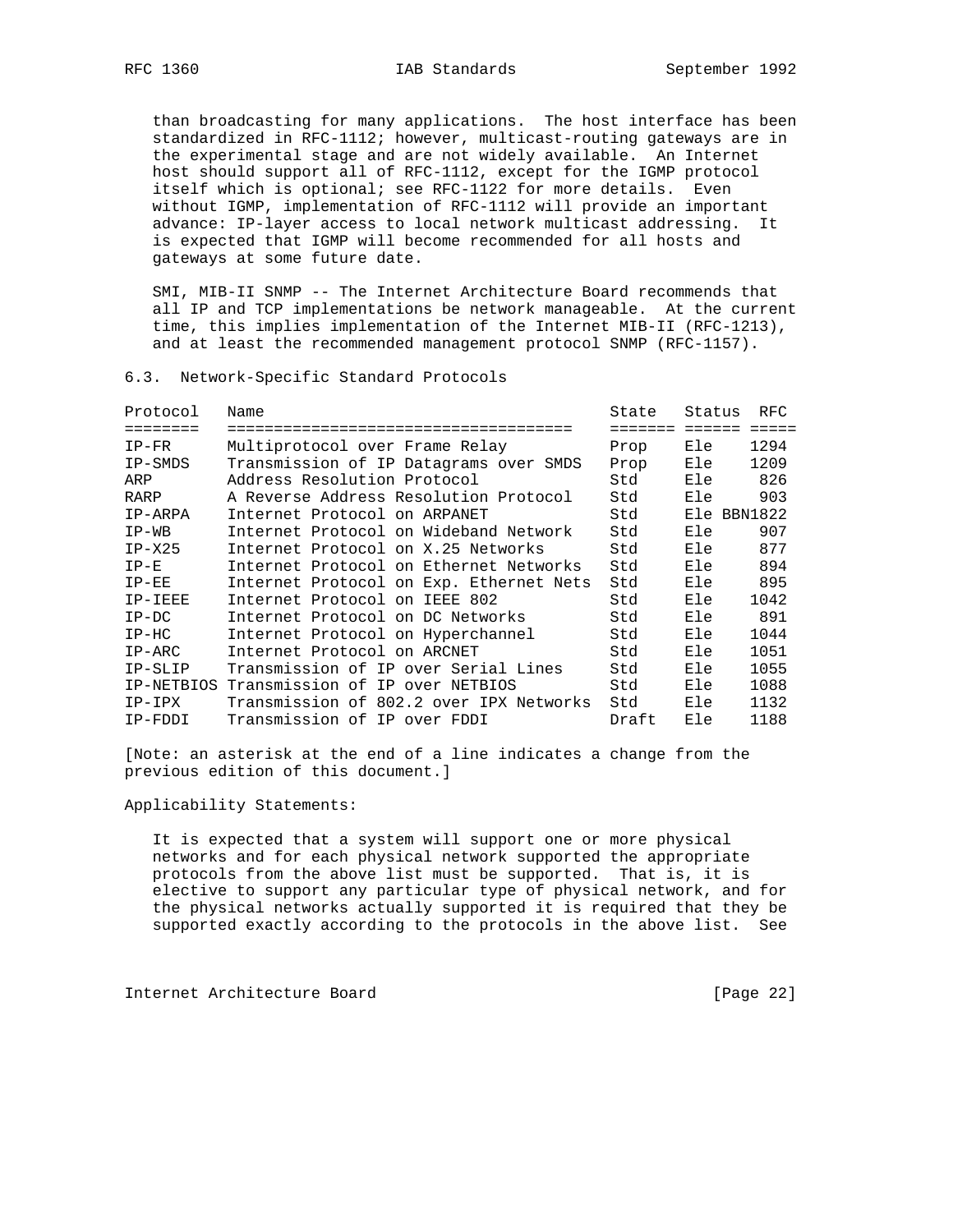also the Host and Gateway Requirements RFCs for more specific information on network-specific ("link layer") protocols.

6.4. Draft Standard Protocols

| Protocol          | Name                                    | Status               | <b>RFC</b> |
|-------------------|-----------------------------------------|----------------------|------------|
|                   |                                         |                      |            |
| FINGER            | Finger Protocol                         | Elective             | 1288       |
| BGP3              | Border Gateway Protocol 3 (BGP-3)       | Elective 1267, 1268  |            |
| OSPF <sub>2</sub> | Open Shortest Path First Routing V2     | Elective             | 1247       |
| POP3              | Post Office Protocol, Version 3         | Elective             | 1225       |
|                   | Concise-MIB Concise MIB Definitions     | Elective             | 1212       |
| IP-FDDI           | Internet Protocol on FDDI Networks      | Elective             | 1188       |
| TOPT-LINE         | Telnet Linemode Option                  | Elective             | 1184       |
| PPP               | Point to Point Protocol                 | Elective             | 1171       |
| <b>BOOTP</b>      | Bootstrap Protocol                      | Recommended 951,1084 |            |
| $TP-TCP$          | ISO Transport Service on top of the TCP | Elective             | 1006       |
| <b>NICNAME</b>    | Whols Protocol                          | Elective             | 954        |

[Note: an asterisk at the end of a line indicates a change from the previous edition of this document.]

Applicability Statements:

 RIP -- The Routing Information Protocol (RIP) is widely implemented and used in the Internet. However, both implementors and users should be aware that RIP has some serious technical limitations as a routing protocol. The IETF is currently developing several candidates for a new standard "open" routing protocol with better properties than RIP. The IAB urges the Internet community to track these developments, and to implement the new protocol when it is standardized; improved Internet service will result for many users.

 TP-TCP -- As OSI protocols become more widely implemented and used, there will be an increasing need to support interoperation with the TCP/IP protocols. The Internet Engineering Task Force is formulating strategies for interoperation. RFC-1006 provides one interoperation mode, in which TCP/IP is used to emulate TP0 in order to support OSI applications. Hosts that wish to run OSI connection-oriented applications in this mode should use the procedure described in RFC- 1006. In the future, the IAB expects that a major portion of the Internet will support both TCP/IP and OSI (inter-)network protocols in parallel, and it will then be possible to run OSI applications across the Internet using full OSI protocol "stacks".

 PPP -- Point to Point Protocol is a method of sending IP over serial lines, which are a type of physical network. It is anticipated that PPP will be advanced to the network-specifics standard protocol state

Internet Architecture Board [Page 23]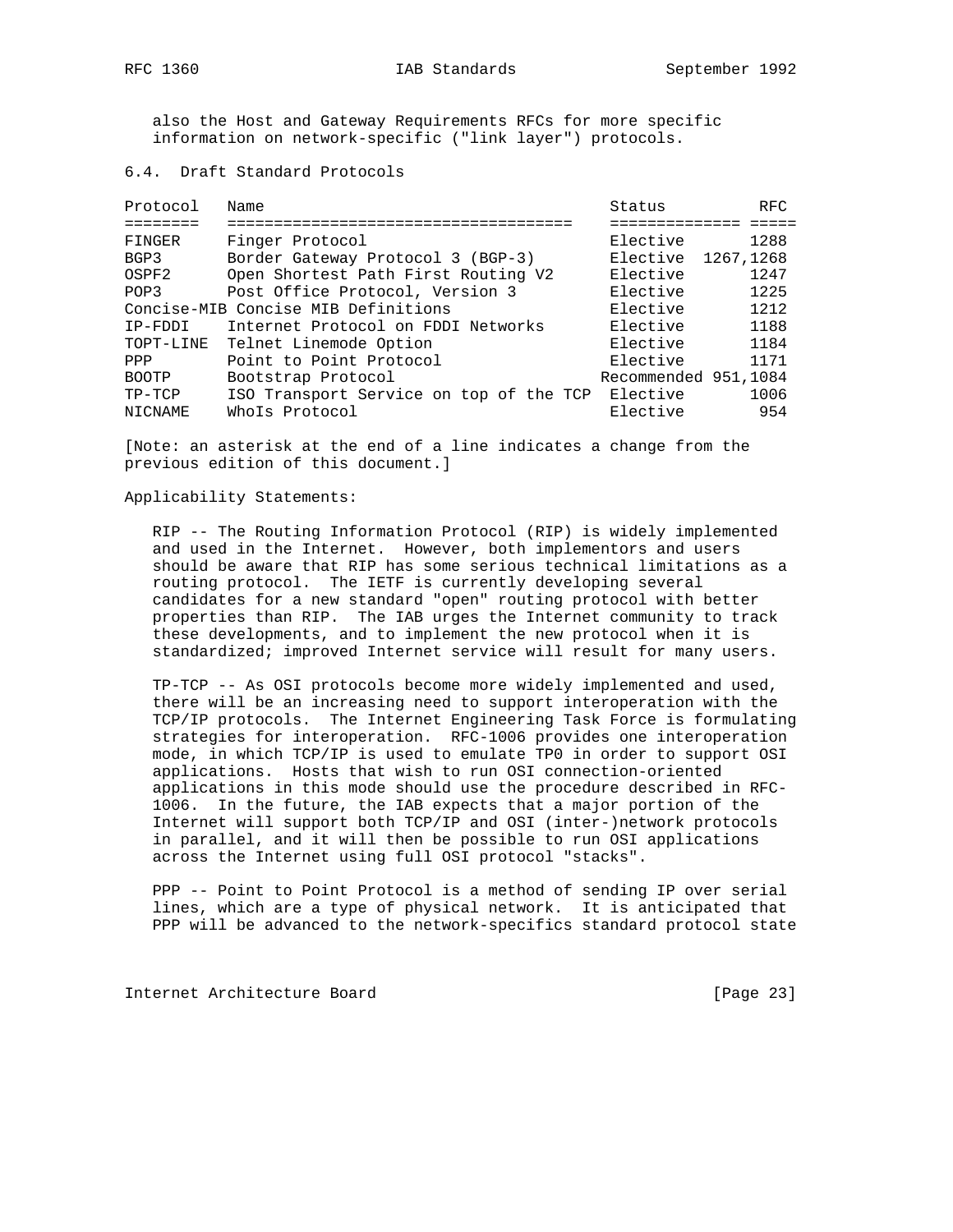in the future.

# 6.5. Proposed Standard Protocols

| Protocol        | Name                                    | Status               | RFC     |
|-----------------|-----------------------------------------|----------------------|---------|
| ========        |                                         | ==================== |         |
|                 | X.25 and ISDN in the Packet Mode        | Elective             | 1356*   |
| TABLE-MIB       | IP Forwarding Table MIB                 | Elective             | $1354*$ |
| -------         | Administration of SNMP                  | Elective             | $1353*$ |
| $SNNP-SEC$      | SNMP Security Protocols                 | Elective             | 1352*   |
|                 | SNMP-ADMIN SNMP Administrative Model    | Elective             | 1351*   |
| TOS             | Type of Service in the Internet         | Elective             | 1349*   |
| -------         | Representation of Non-ASCII Text        | Elective             | 1342*   |
| MIME            | Multipurpose Internet Mail Extensions   | Elective             | 1341*   |
| PPP-LINK        | PPP Link Quality Monitoring             | Elective             | 1333*   |
| PPP             | Point-to-Point Protocol (PPP)           | Elective             | 1331*   |
| -------         | X.400 1988 to 1984 downgrading          | Elective             | 1328*   |
| -------         | Mapping between X.400(1988)             | Elective             | 1327*   |
| TCP-EXT         | TCP Extensions for High Performance     | Elective             | $1323*$ |
| $- - - - - - -$ | Def. Man. Objs Parallel-printer-like    | Elective             | 1318*   |
| --------        | Def. Man Objs RS-232-like               | Elective             | 1317*   |
| -------         | Def. Man. Objs. Character Stream        | Elective             | 1316*   |
| FRAME-MIB       | Management Information Base for Frame   | Elective             | 1315*   |
| NETFAX          | File Format for the Exchange of Images  | Elective             | 1314*   |
| SIP-MIB         | SIP Interface Type MIB                  | Elective             | 1304    |
| IARP            | Inverse Address Resolution Protocol     | Elective             | 1293    |
|                 | DECNET-MIB DECNET MIB                   | Elective             | 1289    |
|                 | BRIDGE-MIB BRIDGE-MIB                   | Elective             | 1286    |
| FDDI-MIB        | FDDI-MIB                                | Elective             | 1285    |
| ETHER-MIB       | Ethernet MIB                            | Elective             | 1284    |
| -------         | Encoding Network Addresses              | Elective             | 1277    |
| -------         | Replication and Distributed Operations  | Elective             | 1276    |
| $- - - - - - -$ | COSINE and Internet X.500 Schema        | Elective             | 1274    |
| RMON-MIB        | Remote Network Monitoring MIB           | Elective             | 1271    |
| BGP-MIB         | Border Gateway Protocol MIB (Version 3) | Elective             | 1269    |
| ICMP-ROUT       | ICMP Router Discovery Messages          | Elective             | 1256    |
| OSPF-MIB        | OSPF Version 2 MIB                      | Elective             | 1253    |
| <b>IPSO</b>     | DoD Security Options for IP             | Elective             | 1108    |
| AT-MIB          | Appletalk MIB                           | Elective             | 1243    |
| OSI-UDP         | OSI TS on UDP                           | Elective             | 1240    |
| STD-MIBs        | Reassignment of Exp MIBs to Std MIBs    | Elective             | 1239    |
| OSI-NSAP        | Guidelines for OSI NSAP Allocation      | Elective             | 1237    |
| IPX-IP          | Tunneling IPX Traffic through IP Nets   | Elective             | 1234    |
| DS3-MIB         | DS3 Interface Objects                   | Elective             | 1233    |
| DS1-MIB         | DS1 Interface Objects                   | Elective             | 1232    |
| 802.5-MIB       | IEEE 802.5 Token Ring MIB               | Elective             | 1231    |
| 802.4-MIP       | IEEE 802.4 Token Bus MIB                | Elective             | 1230    |
| GINT-MIB        | Extensions to the Generic-Interface MIB | Elective             | 1229    |

Internet Architecture Board [Page 24]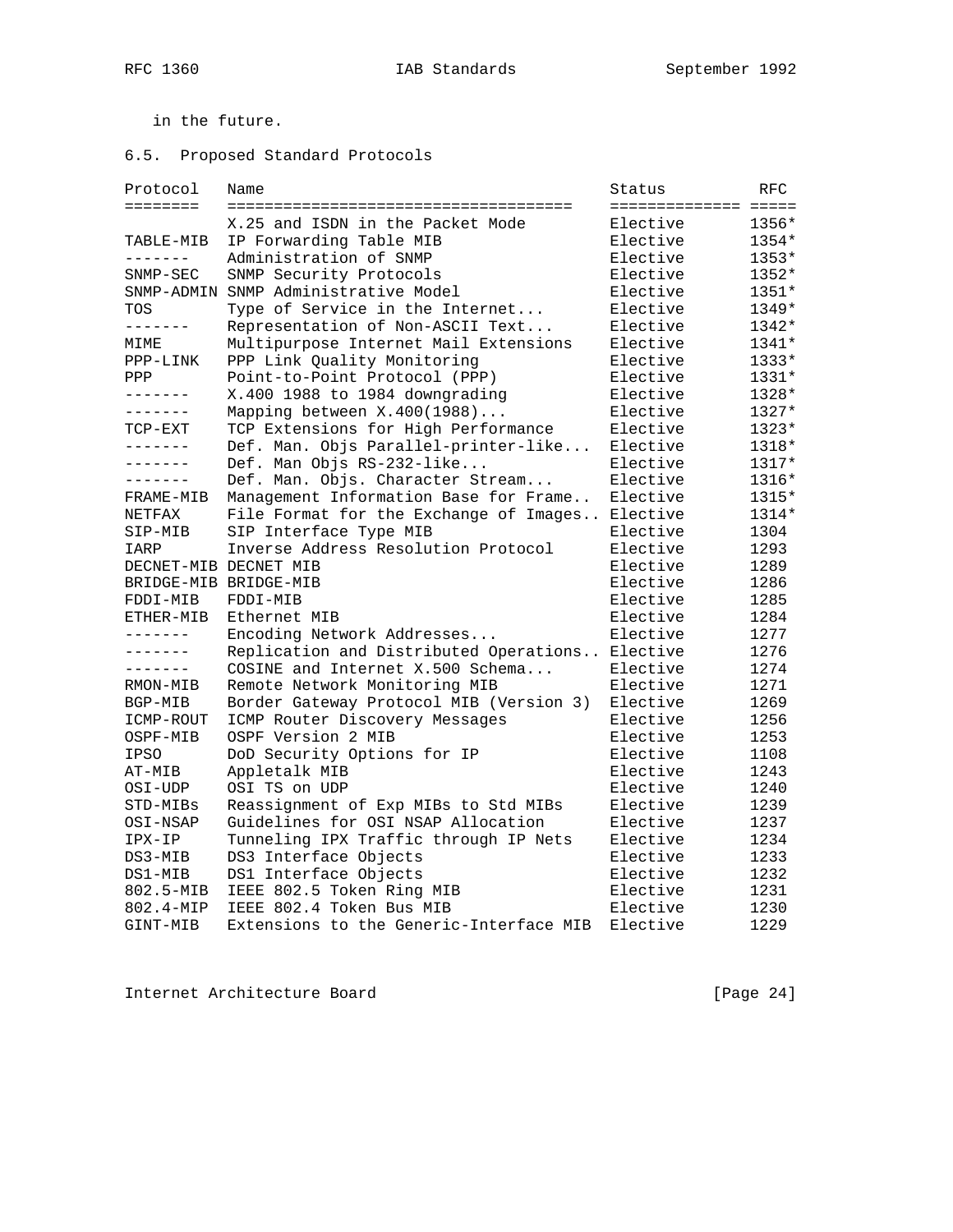| $PPP-EXT$  | PPP Extensions for Bridging                       | Elective | 1220 |
|------------|---------------------------------------------------|----------|------|
|            | OIM-MIB-II OSI Internet Management: MIB-II        | Elective | 1214 |
| IP-SMDS    | IP Datagrams over the SMDS Service                | Elective | 1209 |
|            |                                                   |          |      |
| IP-ARCNET  | Transmitting IP Traffic over ARCNET Nets Elective |          | 1201 |
| $IS-IS$    | OSI IS-IS for TCP/IP Dual Environments            | Elective | 1195 |
| IP-MTU     | Path MTU Discovery                                | Elective | 1191 |
| CMOT       | Common Management Information Services Elective   |          | 1189 |
| IP-CMPRS   | Compressing TCP/IP Headers                        | Elective | 1144 |
|            | ISO-TS-ECHO Echo for ISO-8473                     | Elective | 1139 |
| SUN-NFS    | Network File System Protocol                      | Elective | 1094 |
| SUN-RPC    | Remote Procedure Call Protocol                    | Elective | 1057 |
| NNTP       | Network News Transfer Protocol                    | Elective | 977  |
| <b>RLP</b> | Resource Location Protocol                        | Elective | 887  |
|            |                                                   |          |      |

[Note: an asterisk at the end of a line indicates a change from the previous edition of this document.]

Applicability Statements:

 IP-SMDS and IP-ARCNET -- These define methods of sending IP over particular network types. It is anticipated that these will be advanced to the network specific standard protocol state in the future.

# 6.6. Telnet Options

For convenience, all the Telnet Options are collected here with both their state and status.

| Protocol  | Name                               | Number         |      | State Status | RFC STD  |    |
|-----------|------------------------------------|----------------|------|--------------|----------|----|
| .=======  |                                    |                |      |              |          |    |
| TOPT-BIN  | Binary Transmission                | 0              | Std  | Rec          | 856      | 27 |
| TOPT-ECHO | Echo                               |                | Std  | Rec          | 857      | 28 |
| TOPT-RECN | Reconnection                       | $\overline{2}$ | Prop | Ele          | $\cdots$ |    |
| TOPT-SUPP | Suppress Go Ahead                  | 3              | Std  | Rec          | 858      | 29 |
| TOPT-APRX | Approx Message Size Negotiation    | 4              | Prop | Ele          | $\cdots$ |    |
| TOPT-STAT | Status                             | 5              | Std  | Rec          | 859      | 30 |
| TOPT-TIM  | Timing Mark                        | 6              | Std  | Rec          | 860      | 31 |
| TOPT-REM  | Remote Controlled Trans and Echo   | 7              | Prop | Ele          | 726      |    |
| TOPT-OLW  | Output Line Width                  | 8              | Prop | Ele          | .        |    |
| TOPT-OPS  | Output Page Size                   | 9              | Prop | Ele          | $\cdots$ |    |
| TOPT-OCRD | Output Carriage-Return Disposition | 10             | Prop | Ele          | 652      |    |
| TOPT-OHT  | Output Horizontal Tabstops         | 11             | Prop | Ele          | 653      |    |
| TOPT-OHTD | Output Horizontal Tab Disposition  | 12             | Prop | Ele          | 654      |    |
| TOPT-OFD  | Output Formfeed Disposition        | 13             | Prop | Ele          | 655      |    |
| TOPT-OVT  | Output Vertical Tabstops           | 14             | Prop | Ele          | 656      |    |
| TOPT-OVTD | Output Vertical Tab Disposition    | 15             | Prop | Ele          | 657      |    |
| TOPT-OLD  | Output Linefeed Disposition        | 16             | Prop | Ele          | 658      |    |

Internet Architecture Board [Page 25]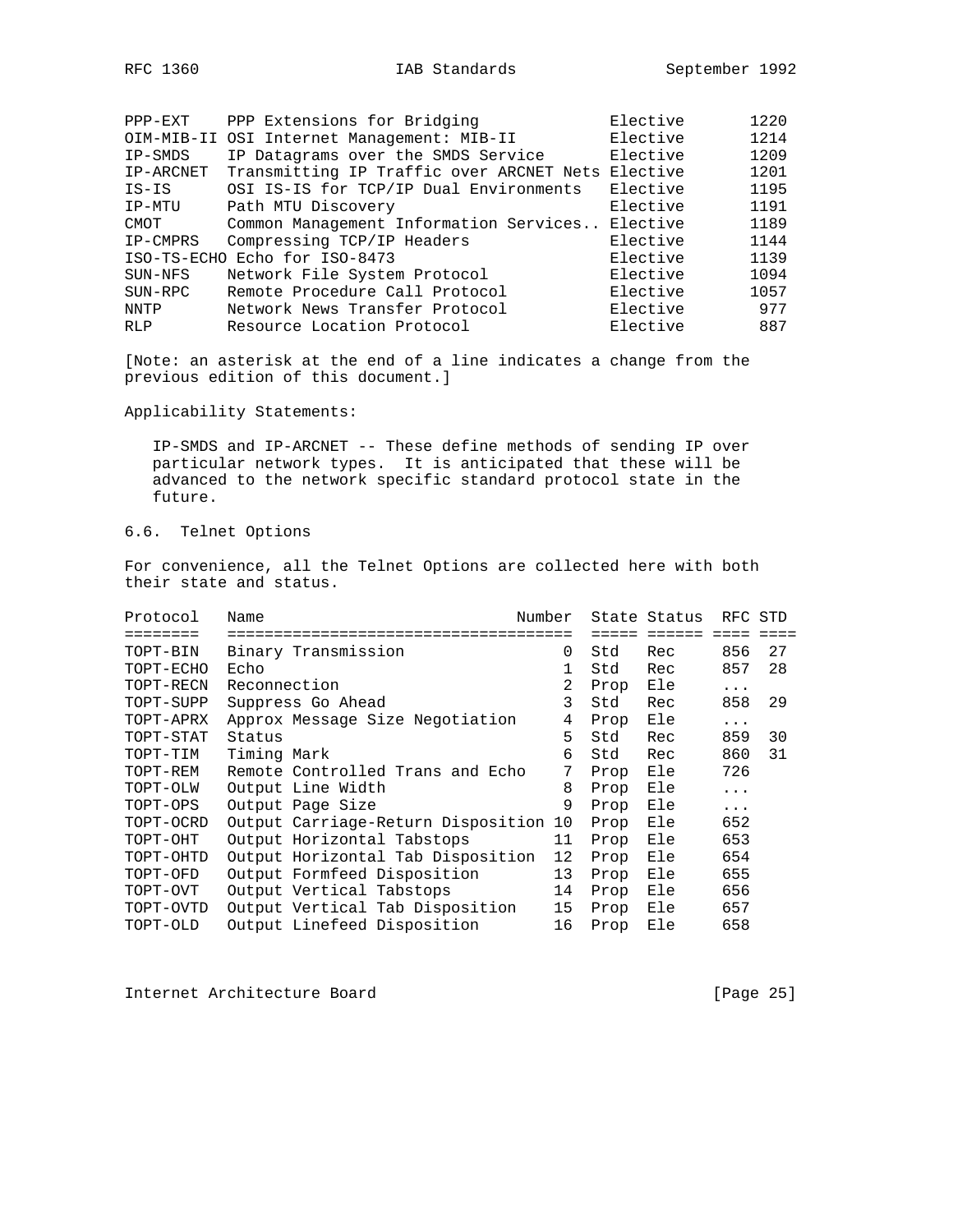| TOPT-EXT    | Extended ASCII                   | 17  | Prop      | Ele | 698  |    |
|-------------|----------------------------------|-----|-----------|-----|------|----|
| TOPT-LOGO   | Logout                           | 18  | Prop      | Ele | 727  |    |
| TOPT-BYTE   | Byte Macro                       | 19  | Prop      | Ele | 735  |    |
| TOPT-DATA   | Data Entry Terminal              | 20  | Prop      | Ele | 1043 |    |
| TOPT-SUP    | SUPDUP                           | 21  | Prop      | Ele | 734  |    |
| TOPT-SUPO   | SUPDUP Output                    | 22  | Prop      | Ele | 749  |    |
| TOPT-SNDL   | Send Location                    | 23  | Prop      | Ele | 779  |    |
| TOPT-TERM   | Terminal Type                    | 24  | Prop      | Ele | 1091 |    |
| TOPT-EOR    | End of Record                    | 25  | Prop      | Ele | 885  |    |
| TOPT-TACACS | TACACS User Identification       | 26  | Prop      | Ele | 927  |    |
| TOPT-OM     | Output Marking                   | 27  | Prop      | Ele | 933  |    |
| TOPT-TLN    | Terminal Location Number         | 28  | Prop      | Ele | 946  |    |
| TOPT-3270   | Telnet 3270 Regime               | 29  | Prop      | Ele | 1041 |    |
| $TOPT-X.3$  | X.3 PAD                          | 30  | Prop      | Ele | 1053 |    |
| TOPT-NAWS   | Negotiate About Window Size      | 31  | Prop      | Ele | 1073 |    |
| TOPT-TS     | Terminal Speed                   | 32  | Prop      | Ele | 1079 |    |
| TOPT-RFC    | Remote Flow Control              | 33  | Prop      | Ele | 1080 |    |
| TOPT-LINE   | Linemode                         | 34  | Draft Ele |     | 1184 |    |
| TOPT-XDL    | X Display Location               | 35  | Prop      | Ele | 1096 |    |
|             | TOPT-EXTOP Extended-Options-List | 255 | Std       | Rec | 861  | 32 |
|             |                                  |     |           |     |      |    |

[Note: an asterisk at the end of a line indicates a change from the previous edition of this document.]

# 6.7. Experimental Protocols

| Protocol  | Name                                                 | Status       | RFC             |
|-----------|------------------------------------------------------|--------------|-----------------|
| ========  |                                                      | ============ | $=$ $=$ $=$ $=$ |
| DNS NSAP  | DNS NSAP RRs                                         | Elective     | 1348*           |
| RMCP      | Remote Mail Checking Protocol                        | Elective     | $1339*$         |
| MSP2      | Message Send Protocol 2                              | Elective     | $1312*$         |
| DSLCP     | Dynamically Switched Link Control                    | Elective     | 1307            |
|           | X.500 and Domains                                    | Elective     | 1279            |
| SNMP-OSI  | SNMP over OSI                                        | Elective     | 1283            |
| IN-ENCAP  | Internet Encapsulation Protocol                      | Limited Use  | 1241            |
| CLNS-MIB  | CLNS-MIB                                             | Limited Use  | 1238            |
| CFDP      | Coherent File Distribution Protocol                  | Limited Use  | 1235            |
| SNMP-DPI  | SNMP Distributed Program Interface                   | Limited Use  | 1228            |
| SNMP-MUX  | SNMP MUX Protocol and MIB                            | Limited Use  | 1227            |
| $IP-AX25$ | IP Encapsulation of AX.25 Frames                     | Limited Use  | 1226            |
| ALERTS    | Managing Asynchronously Generated Alerts Limited Use |              | 1224            |
| MPP       | Message Posting Protocol                             | Limited Use  | 1204            |
| $ST-II$   | Stream Protocol                                      | Limited Use  | 1190            |
| SNMP-BULK | Bulk Table Retrieval with the SNMP                   | Limited Use  | 1187            |
| $DNS-RR$  | New DNS RR Definitions                               | Limited Use  | 1183            |
| NTP-OSI   | NTP over OSI Remote Operations                       | Limited Use  | 1165            |
| EHF-MAIL  | Encoding Header Field for Mail                       | Elective     | 1154            |
| DMF-MAIL  | Digest Message Format for Mail                       | Elective     | 1153            |

Internet Architecture Board [Page 26]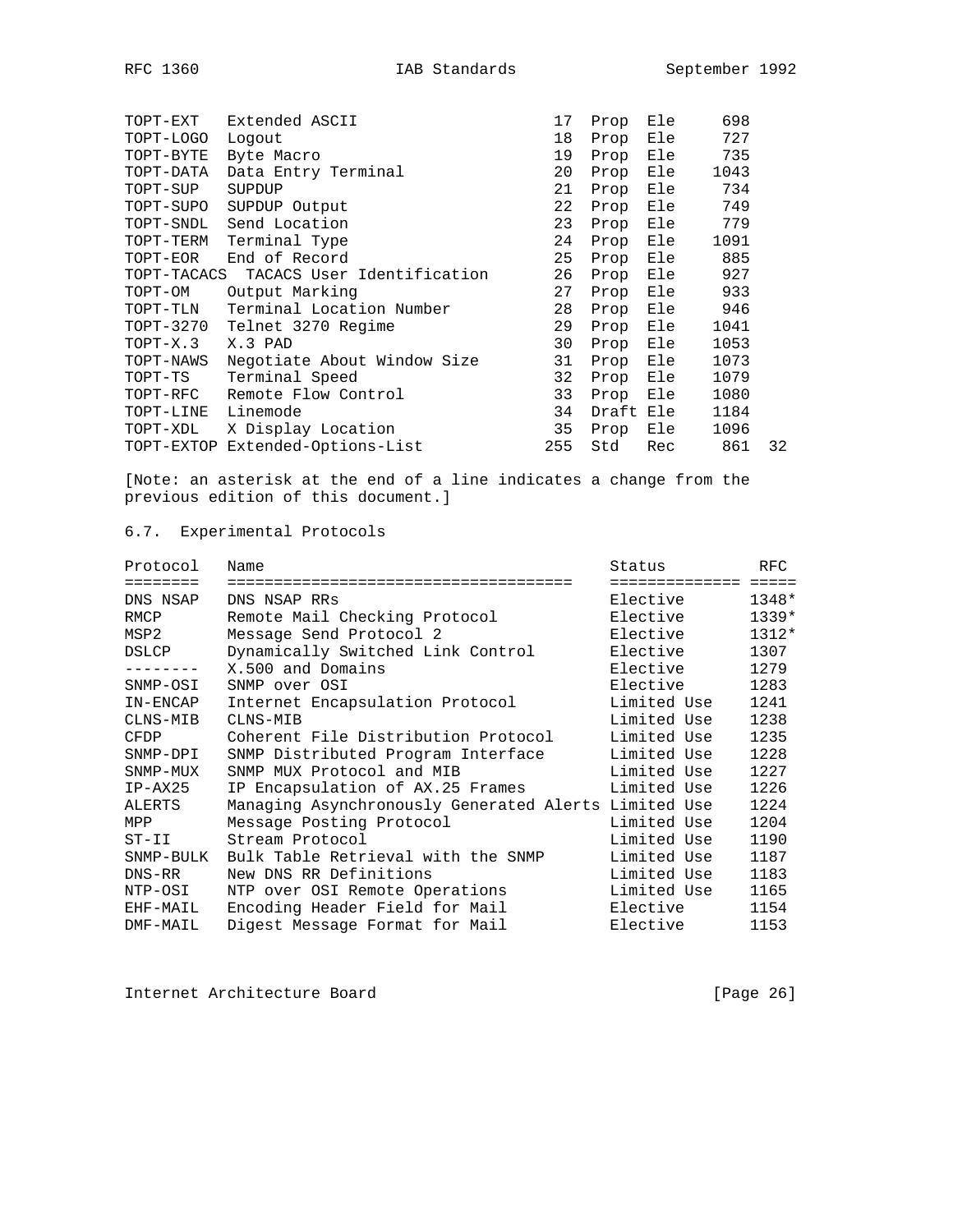| RFC. | 1360 |
|------|------|
|      |      |

| Not Recommended 1146<br>TCP Alternate Checksum Option<br>TCP-ACO         |      |
|--------------------------------------------------------------------------|------|
| Mapping full 822 to Restricted 822<br>Elective 1137                      |      |
| Not Recommended 1075<br>IP Distance Vector Multicast Routing<br>IP-DVMRP |      |
| TCP Extensions for Long Delay Paths<br>Limited Use<br>TCP-LDP            | 1072 |
| Interactive Mail Access Protocol<br>Limited Use 1176,1064<br>IMAP2       |      |
| Limited Use 1203<br>Interactive Mail Access Protocol<br>IMAP3            |      |
| Versatile Message Transaction Protocol<br>Elective 1045<br>VMTP          |      |
| COOKIE-JAR Authentication Scheme<br>Not Recommended 1004                 |      |
| Bulk Data Transfer Protocol<br>Not Recommended 998<br>NETBLT             |      |
| Internet Reliable Transaction Protocol<br>Not Recommended 938<br>IRTP    |      |
| Authentication Service<br>AUTH<br>Not Recommended 931                    |      |
| Loader Debugger Protocol<br>Not Recommended 909<br>LDP                   |      |
| Network Voice Protocol<br>NVP-II<br>Limited Use ISI-memo                 |      |
| Packet Video Protocol<br>Limited Use ISI-memo<br><b>PVP</b>              |      |

[Note: an asterisk at the end of a line indicates a change from the previous edition of this document.]

6.8. Informational Protocols

| Name                                | Status                                                                                        | <b>RFC</b> |
|-------------------------------------|-----------------------------------------------------------------------------------------------|------------|
|                                     |                                                                                               |            |
| Replication Requirements            | Elective                                                                                      | $1275*$    |
| Pomail Transport Protocol           | Elective                                                                                      | 1056*      |
| Multicast Transport Protocol        | Elective                                                                                      | 1301       |
| SNMP over IPX                       | Elective                                                                                      | 1298       |
| BSD Login                           | Elective                                                                                      | 1282       |
| DIXIE Protocol Specification        | Limited Use                                                                                   | 1249       |
| IP to X.121 Address Mapping for DDN | Limited Use                                                                                   | 1236       |
| OSI and LLC1 on HYPERchannel        | Limited Use                                                                                   | 1223       |
| Host Access Protocol                | Limited Use                                                                                   | 1221       |
|                                     | Limited Use                                                                                   | 1219       |
|                                     | Limited Use                                                                                   | 1215       |
| Directory Assistance Service        | Limited Use                                                                                   | 1202       |
| MD4 Message Digest Algorithm        | Limited Use                                                                                   | 1186       |
| Line Printer Daemon Protocol        | Limited Use                                                                                   | 1179       |
|                                     | SUBNETASGN On the Assignment of Subnet Numbers<br>SNMP-TRAPS Defining Traps for use with SNMP |            |

[Note: an asterisk at the end of a line indicates a change from the previous edition of this document.]

Internet Architecture Board [Page 27]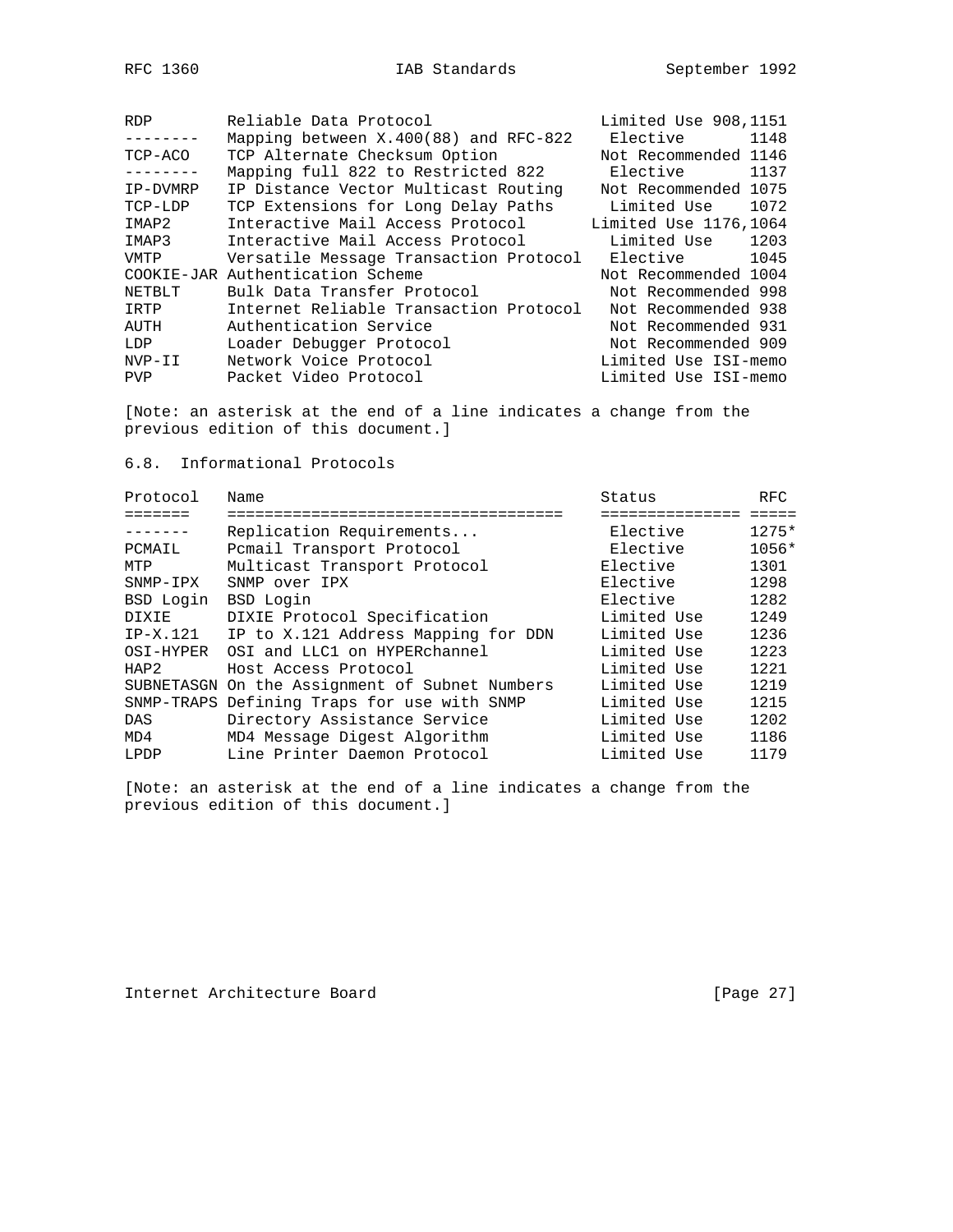# 6.9. Historic Protocols

| Protocol         | Name                                    | Status                     | <b>RFC</b> |
|------------------|-----------------------------------------|----------------------------|------------|
| <b>=======</b>   |                                         | ====================       |            |
| PPP-INIT         | PPP Initial Configuration Options       | Not Recommended 1172*      |            |
| MSP              | Message Send Protocol                   | Not Recommended 1159*      |            |
| --------         | Mail Privacy: Procedures                | Not Recommended 1113*      |            |
| --------         | Mail Privacy: Key Management            | Not Recommended 1114*      |            |
| --------         | Mail Privacy: Algorithms                | Not Recommended 1115*      |            |
|                  | Mapping $X.400(84)$ and RFC-822         | Not Recommended 987,1026*  |            |
| NFILE            | A File Access Protocol                  | Elective                   | $1037*$    |
| HOSTNAME         | HOSTNAME Protocol                       | Elective                   | $953*$     |
| <b>SFTP</b>      | Simple File Transfer Protocol           | Elective                   | $913*$     |
| SUPDUP           | SUPDUP Protocol                         | Elective                   | $734*$     |
| <b>BGP</b>       | Border Gateway Protocol                 | Not Recommended 1163, 1164 |            |
| $MIB-I$          | $MIB-I$                                 | Not Recommended 1156       |            |
| SGMP             | Simple Gateway Monitoring Protocol      | Not Recommended 1028       |            |
| HEMS             | High Level Entity Management Protocol   | Not Recommended 1021       |            |
| STATSRV          | Statistics Server                       | Not Recommended 996        |            |
| POP <sub>2</sub> | Post Office Protocol, Version 2         | Not Recommended 937        |            |
| RATP             | Reliable Asynchronous Transfer Protocol | Not Recommended 916        |            |
| HFEP             | Host - Front End Protocol               | Not Recommended 929        |            |
| THINWIRE         | Thinwire Protocol                       | Not Recommended 914        |            |
| HMP              | Host Monitoring Protocol                | Not Recommended 869        |            |
| GGP              | Gateway Gateway Protocol                | Not Recommended 823        |            |
| <b>RTELNET</b>   | Remote Telnet Service                   | Not Recommended 818        |            |
| <b>CLOCK</b>     | DCNET Time Server Protocol              | Not Recommended 778        |            |
| MPM              | Internet Message Protocol               | Not Recommended 759        |            |
| NETRJS           | Remote Job Service                      | Not Recommended 740        |            |
| NETED            | Network Standard Text Editor            | Not Recommended 569        |            |
| RJE              | Remote Job Entry                        | Not Recommended 407        |            |
| XNET             | Cross Net Debugger                      | Not Recommended IEN-158    |            |
|                  | NAMESERVER Host Name Server Protocol    | Not Recommended IEN-116    |            |
| MUX              | Multiplexing Protocol                   | Not Recommended IEN-90     |            |
| GRAPHICS         | Graphics Protocol                       | Not Recommended NIC-24308  |            |

[Note: an asterisk at the end of a line indicates a change from the previous edition of this document.]

Internet Architecture Board [Page 28]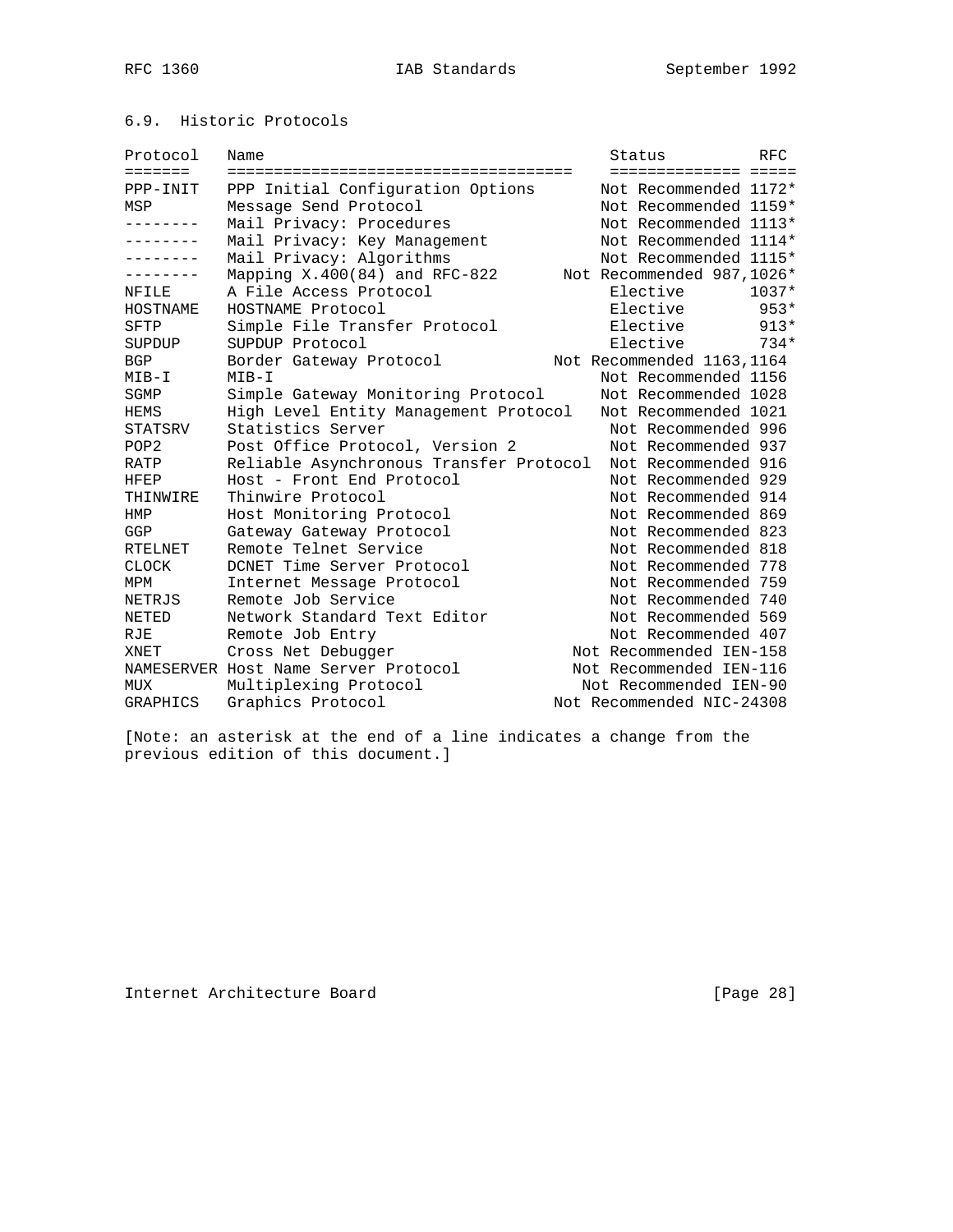### 7. Contacts

7.1. IAB, IETF, and IRTF Contacts

7.1.1. Internet Architecture Board (IAB) Contact

 Please send your comments about this list of protocols and especially about the Draft Standard Protocols to the Internet Architecture Board care of Bob Braden, IAB Executive Director.

Contacts:

 Bob Braden Executive Director of the IAB USC/Information Sciences Institute 4676 Admiralty Way Marina del Rey, CA 90292-6695

1-310-822-1511

Braden@ISI.EDU

 A. Lyman Chapin Chair of the IAB Bolt, Beranek & Newman Mail Stop 20/5b 150 Cambridge Park Drive Cambridge, MA 02140

1-617-873-3133

Lyman@BBN.COM

7.1.2. Internet Engineering Task Force (IETF) Contact

Contacts:

 Phill Gross Chair of the IETF Advanced Network and Services 100 Clearbrook Road Elmsford, NY 10523

1-914-789-5300

PGross@NRI.RESTON.VA.US

Internet Architecture Board [Page 29]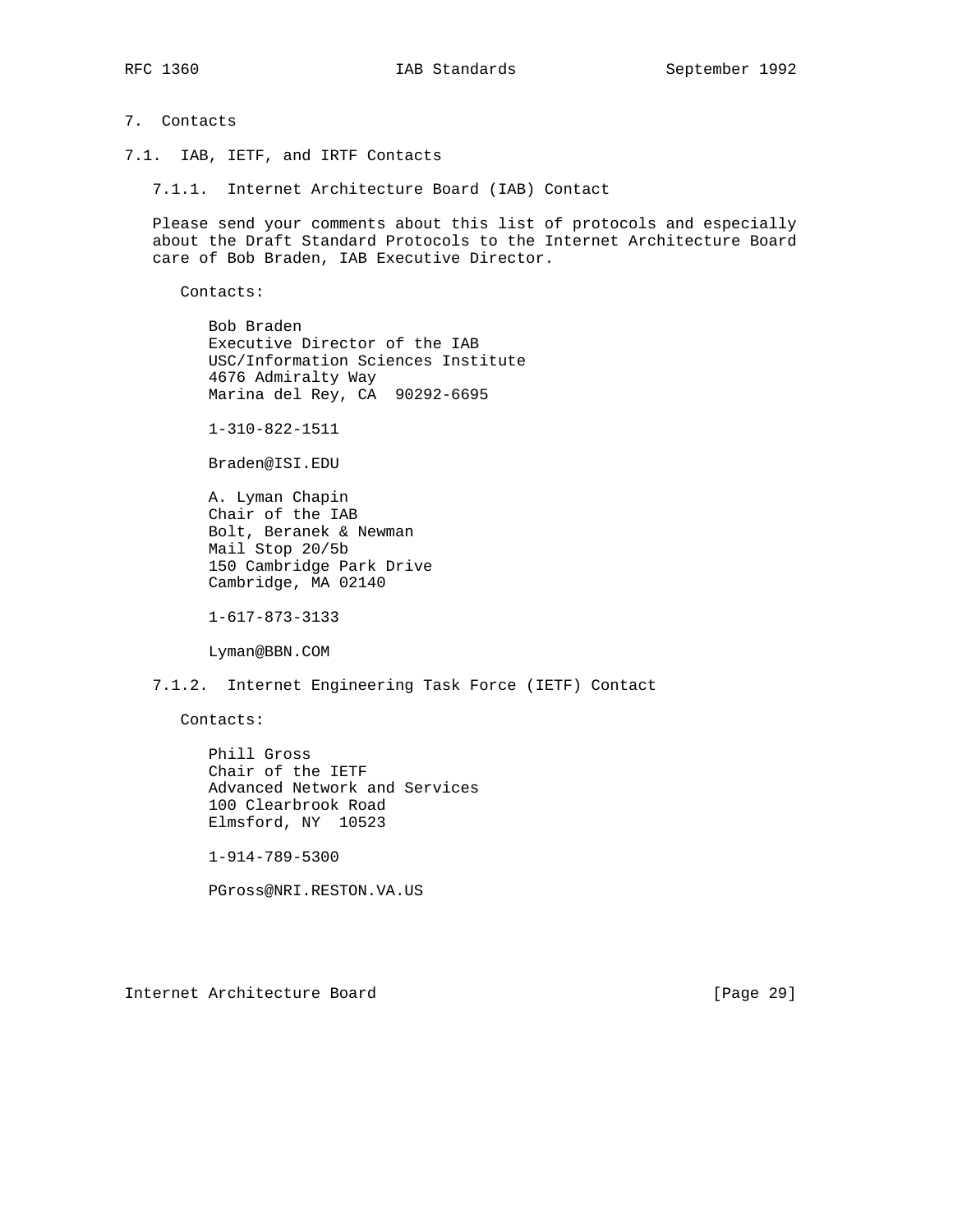Greg Vaudreuil IESG Secretary Corporation for National Research Initiatives 1895 Preston White Drive, Suite 100 Reston, VA 22091

1-703-620-8990

gvaudre@NRI.RESTON.VA.US

 Steve Coya Executive Director of the IETF Corporation for National Research Initiatives 1895 Preston White Drive, Suite 100 Reston, VA 22091

1-703-620-8990

scoya@NRI.RESTON.VA.US

7.1.3. Internet Research Task Force (IRTF) Contact

Contact:

 Jon Postel Chair of the IRTF USC/Information Sciences Institute 4676 Admiralty Way Marina del Rey, CA 90292-6695

1-310-822-1511

Postel@ISI.EDU

Internet Architecture Board [Page 30]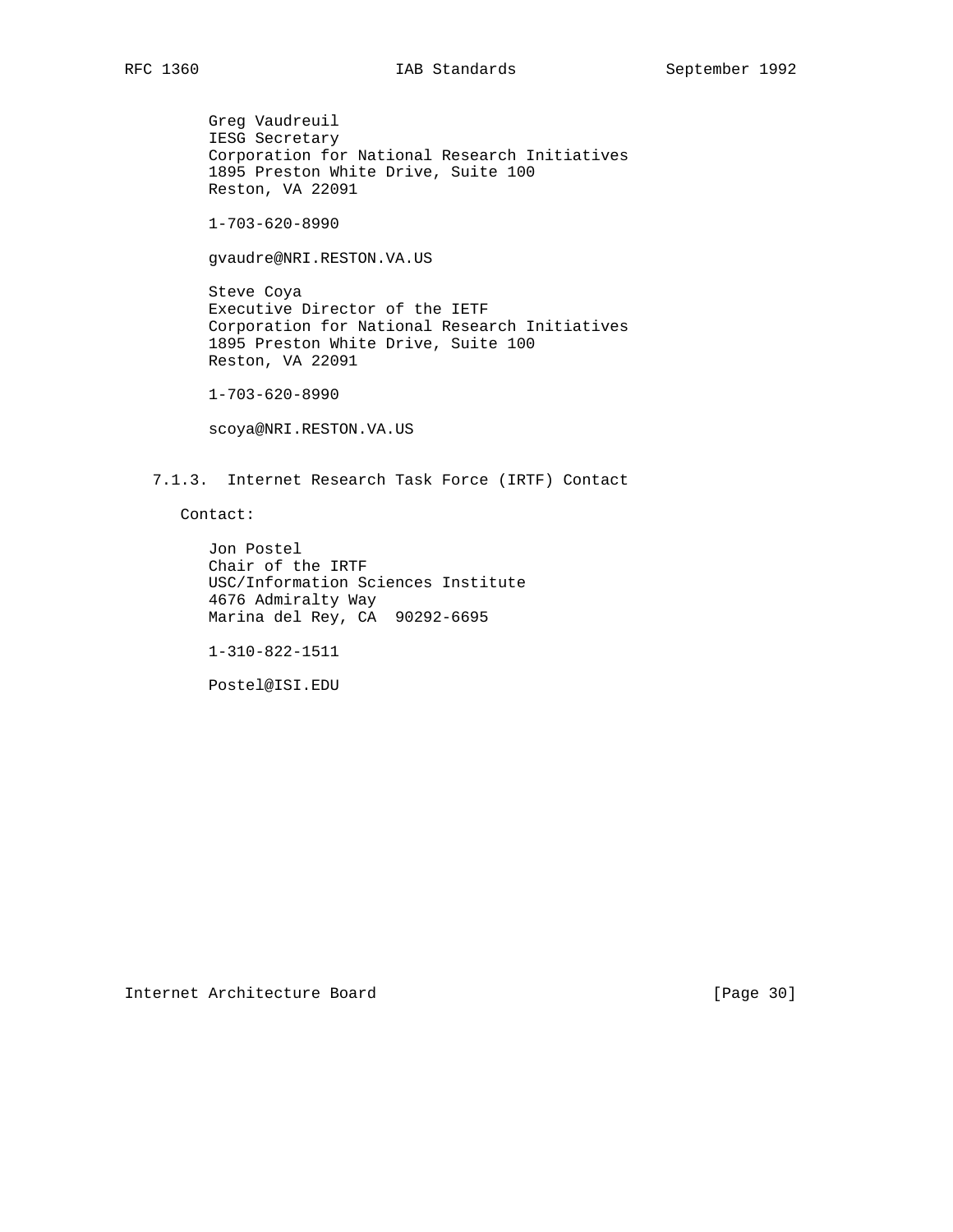### 7.2. Internet Assigned Numbers Authority Contact

Contact:

 Joyce K. Reynolds Internet Assigned Numbers Authority USC/Information Sciences Institute 4676 Admiralty Way Marina del Rey, CA 90292-6695

1-310-822-1511

IANA@ISI.EDU

 The protocol standards are managed for the IAB by the Internet Assigned Numbers Authority.

 Please refer to the document "Assigned Numbers" (RFC-1340) for further information about the status of protocol documents. There are two documents that summarize the requirements for host and gateways in the Internet, "Host Requirements" (RFC-1122 and RFC-1123) and "Gateway Requirements" (RFC-1009).

 How to obtain the most recent edition of this "IAB Official Protocol Standards" memo:

 The file "in-notes/iab-standards.txt" may be copied via FTP from the VENERA.ISI.EDU computer using the FTP username "anonymous" and FTP password "guest".

Internet Architecture Board [Page 31]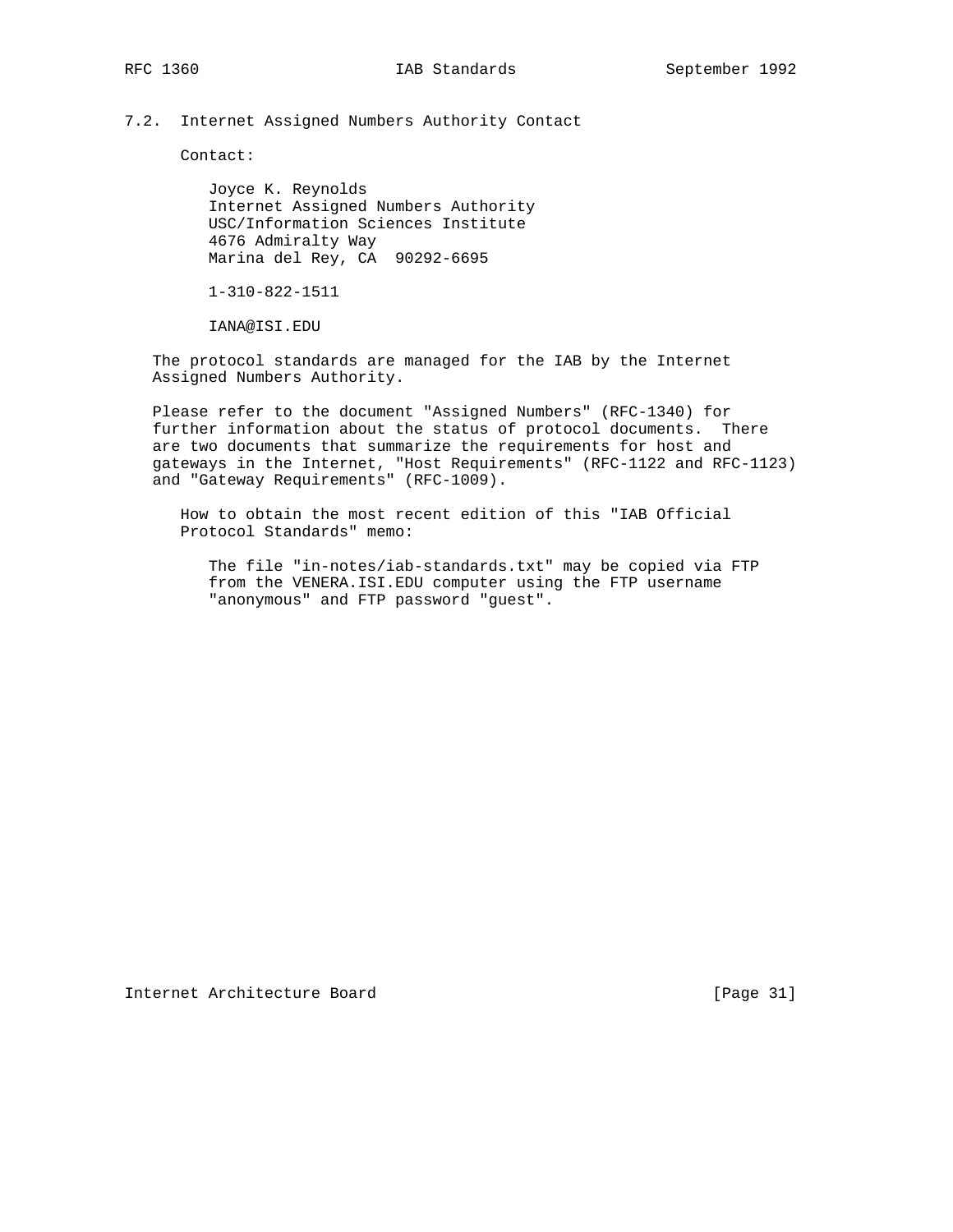7.3. Request for Comments Editor Contact

Contact:

 Jon Postel RFC Editor USC/Information Sciences Institute 4676 Admiralty Way Marina del Rey, CA 90292-6695

1-310-822-1511

RFC-Editor@ISI.EDU

 Documents may be submitted via electronic mail to the RFC Editor for consideration for publication as RFC. If you are not familiar with the format or style requirements please request the "Instructions for RFC Authors". In general, the style of any recent RFC may be used as a guide.

7.4. The Network Information Center and Requests for Comments Distribution Contact

Contact:

 Network Solutions Attn: Network Information Center 14200 Park Meadow Drive Suite 200 Chantilly, VA 22021

Help Desk Hours of Operation: 7:00 am to 7:00 pm Eastern Time

 1-800-365-3642 (1-800-365-DNIC) 1-703-802-4535 Fax Number: 1-703-802-8376

NIC@NIC.DDN.MIL

 The Network Information Center (NIC) provides many information services for the Internet community. Among them is maintaining the Requests for Comments (RFC) library.

Internet Architecture Board [Page 32]